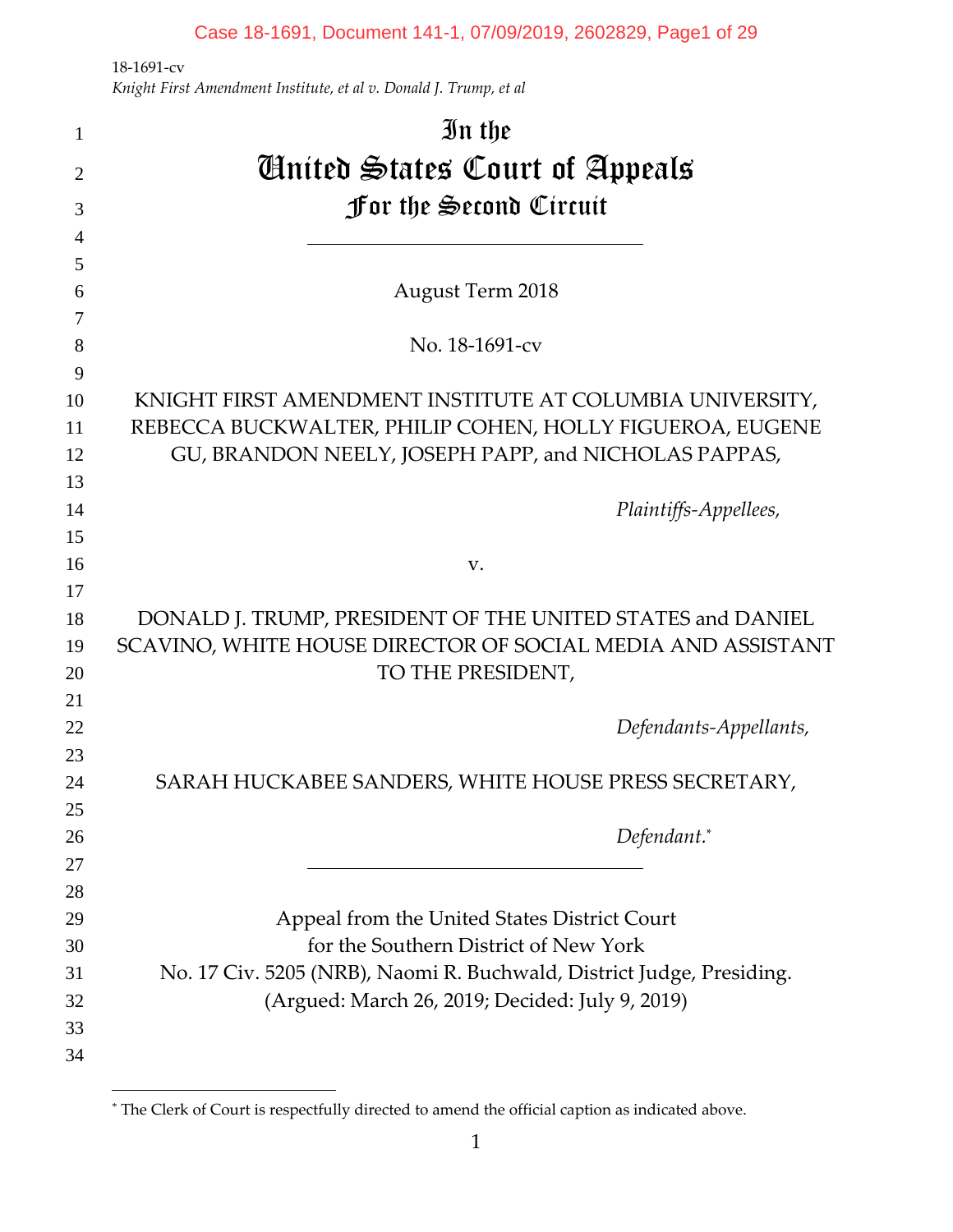## Case 18-1691, Document 141-1, 07/09/2019, 2602829, Page2 of 29

‐1691‐cv

*Knight First Amendment Institute, et al v. Donald J. Trump, et al*

# Before: PARKER, HALL, and DRONEY, *Circuit Judges.*

Plaintiffs Buckwalter, Cohen, Figueroa, Gu, Neely, Papp, and Pappas ("Individual Plaintiffs") are social media users who were blocked from accessing and interacting with the Twitter account of President Donald J. Trump because they expressed views he disliked. The Knight First Amendment Institute at Columbia University is an organization alleging a right to hear the speech that the Individual Plaintiffs would have expressed had they not been blocked. The Plaintiffs sued President Trump along with certain White House officials, contending that the blocking violated the First Amendment. The United States District Court for the Southern District of New York (Buchwald, *J.*) found that the "interactive space" in the account is a public forum and that the exclusion from that space was unconstitutional viewpoint discrimination. We agree, and, accordingly, we affirm the judgment of the District Court.

**AFFIRMED.**

| Jameel Jaffer (Katherine Fallow,          |
|-------------------------------------------|
| Caroline DeCell, Alexander Abdo,          |
| Knight First Amendment Institute at       |
| Columbia University, New York, NY,        |
| Jessica Ring Amunson, Tali R.             |
| Leinwand, Jenner & Block, Washington,     |
| D.C., on the brief), Knight First         |
| Amendment Institute at Columbia           |
| University, New York, NY, for Plaintiffs- |
| Appellees.                                |
|                                           |
| Jennifer Utrecht, Attorney, Appellate     |
|                                           |
| Staff, Civil Division (Scott McIntosh,    |
| Attorney, Appellate Staff, on the brief), |
| for Chad A. Readler, Acting Assistant     |
| Attorney General, Hashim M.               |
| Mooppan, Deputy Assistant Attorney        |
| General, Washington, D.C., for            |
| Defendants-Appellants.                    |
|                                           |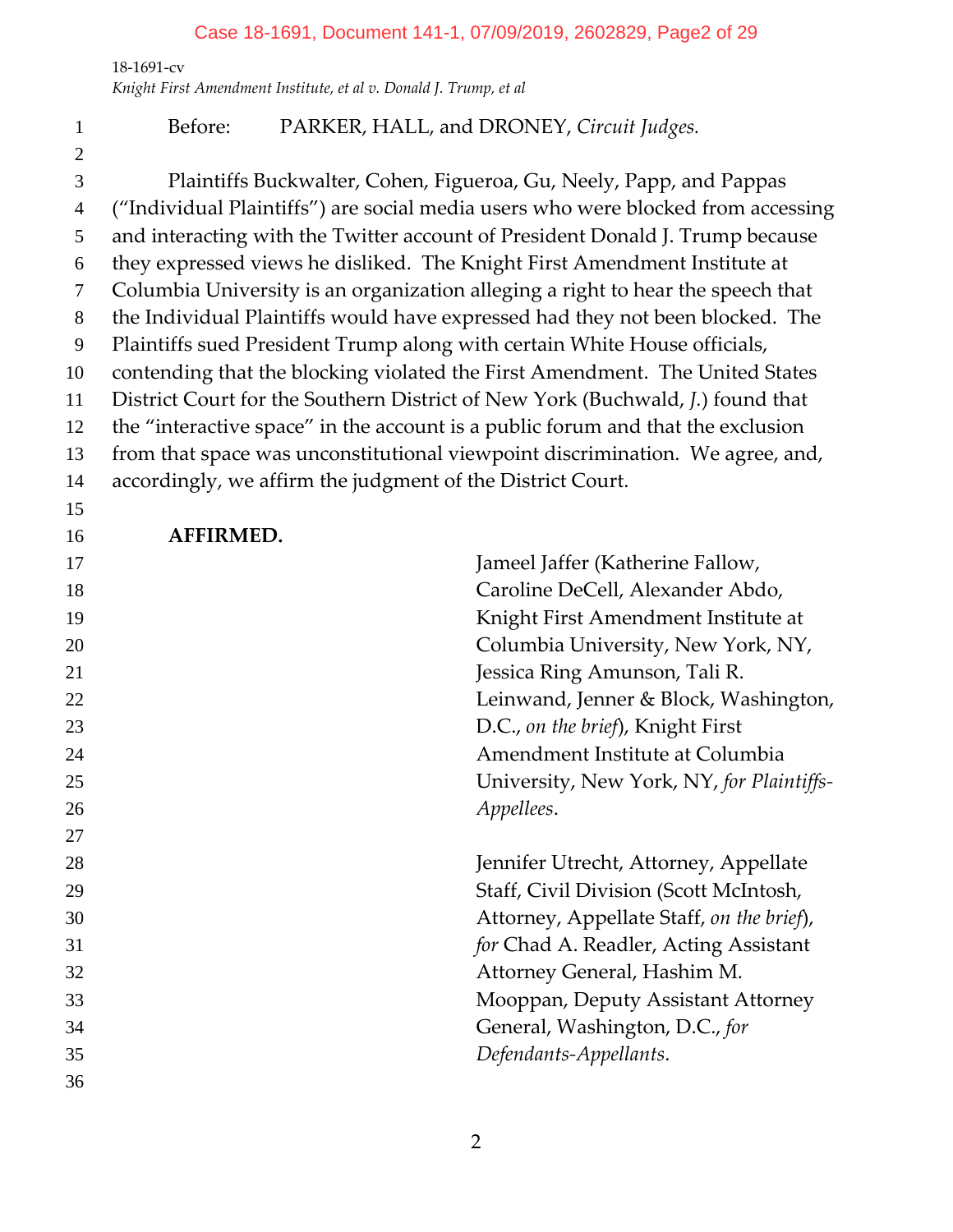| $\mathbf{1}$   | David Greene, Electronic Frontier                                              |  |
|----------------|--------------------------------------------------------------------------------|--|
| $\overline{2}$ | Foundation, San Francisco, CA, for                                             |  |
| 3              | amicus curiae, Electronic Frontier                                             |  |
| 4              | Foundation, in support of Plaintiffs-                                          |  |
| 5              | Appellees.                                                                     |  |
| 6              |                                                                                |  |
| 7              | Amy L. Marshak, Joshua A. Geltzer,                                             |  |
| 8              | Mary B. McCord, Institute for                                                  |  |
| 9              | Constitutional Advocacy and Protection                                         |  |
| 10             | at Georgetown University Law Center,                                           |  |
| 11             | Washington, D.C., for amici curiae,                                            |  |
| 12             | Ashutosh Bhagwat, Erwin                                                        |  |
| 13             | Chemerinksy, Genevieve Lakier, Lyrissa                                         |  |
| 14             | Lidsky, Helen Norton, Amanda Shanor,                                           |  |
| 15             | Geoffrey R. Stone, Laurence H. Tribe,                                          |  |
| 16             | and Rebecca Tushnet, in support of                                             |  |
| 17             | Plaintiffs-Appellees.                                                          |  |
| 18             |                                                                                |  |
| 19             | Dan Backer, Political.Law PLLC,                                                |  |
| 20             | Alexandria, VA, for amicus curiae,                                             |  |
| 21             | Coolidge-Reagan Foundation, in support                                         |  |
| 22             | of Defendants-Appellants.                                                      |  |
| 23             |                                                                                |  |
| 24             | Donald B. Verrilli, Jr., Chad I. Golder,                                       |  |
| 25             | Rachel G. Miller-Ziegler, Munger, Tolles                                       |  |
| 26             | & Olson LLP, Washington, D.C., for                                             |  |
| 27             | amicus curiae, Internet Association, in                                        |  |
| 28             | support of neither party.                                                      |  |
| 29             |                                                                                |  |
| 30             |                                                                                |  |
| 31             | BARRINGTON D. PARKER, Circuit Judge:                                           |  |
| 32             | President Donald J. Trump appeals from a judgment of the United States         |  |
| 33             | District Court for the Southern District of New York (Buchwald, J.) concluding |  |
|                |                                                                                |  |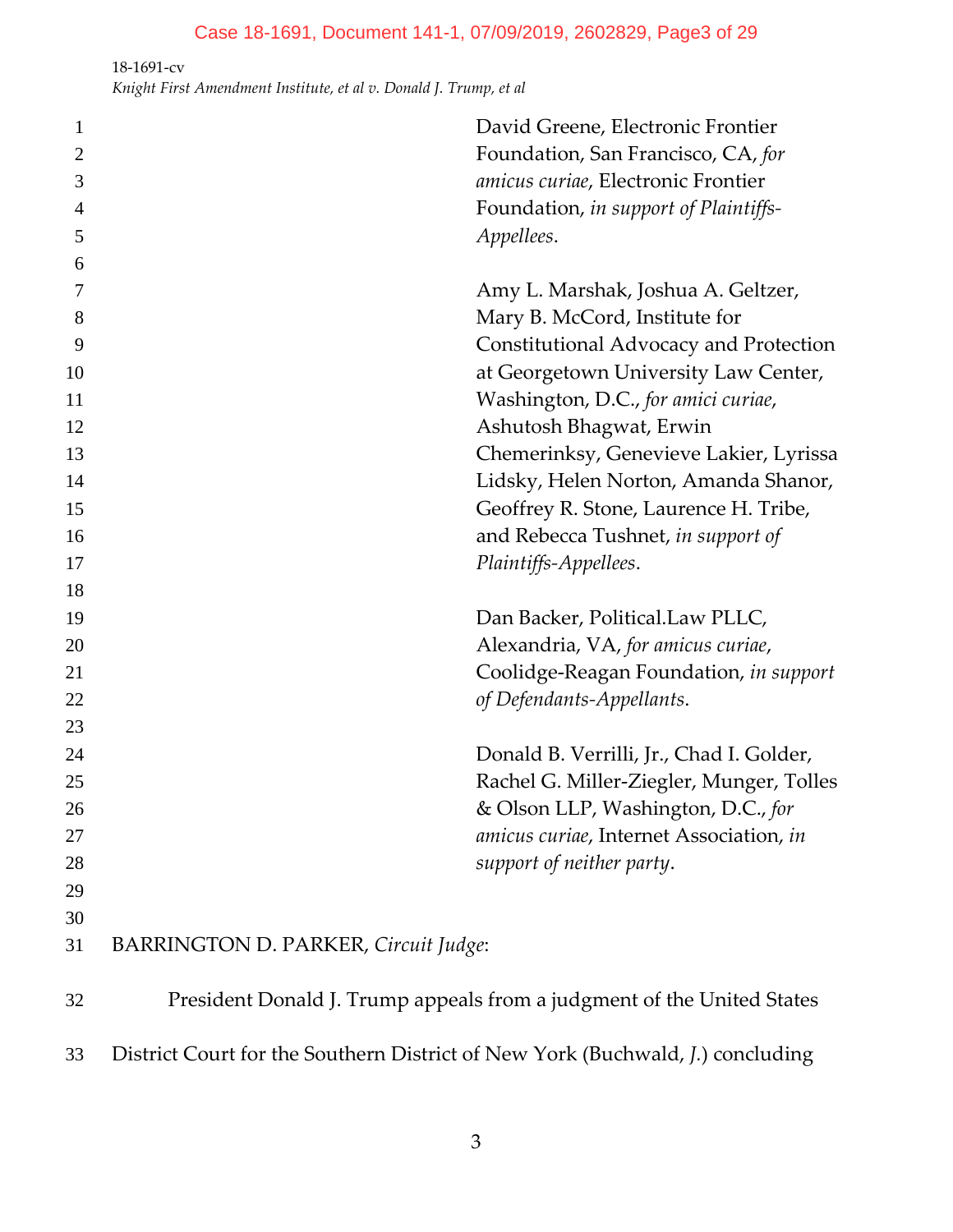$\overline{a}$ 

*Knight First Amendment Institute, et al v. Donald J. Trump, et al*

| $\mathbf{1}$   | that he engaged in unconstitutional viewpoint discrimination by utilizing           |
|----------------|-------------------------------------------------------------------------------------|
| $\overline{2}$ | Twitter's "blocking" function to limit certain users' access to his social media    |
| 3              | account, which is otherwise open to the public at large, because he disagrees       |
| $\overline{4}$ | with their speech. We hold that he engaged in such discrimination and,              |
| 5              | consequently, affirm the judgment below.                                            |
| 6              | The salient issues in this case arise from the decision of the President to use     |
| $\tau$         | a relatively new type of social media platform to conduct official business and to  |
| $8\,$          | interact with the public. We do not consider or decide whether an elected official  |
| 9              | violates the Constitution by excluding persons from a wholly private social         |
| 10             | media account. Nor do we consider or decide whether private social media            |
| 11             | companies are bound by the First Amendment when policing their platforms.           |
| 12             | We do conclude, however, that the First Amendment does not permit a public          |
| 13             | official who utilizes a social media account for all manner of official purposes to |
| 14             | exclude persons from an otherwise-open online dialogue because they expressed       |
| 15             | views with which the official disagrees. <sup>1</sup>                               |
| 16             | Twitter is a social media platform that allows its users to electronically          |
|                |                                                                                     |

send messages of limited length to the public. After creating an account, a user

<sup>&</sup>lt;sup>1</sup> The facts in this case are not in dispute as the case was resolved below on stipulated facts.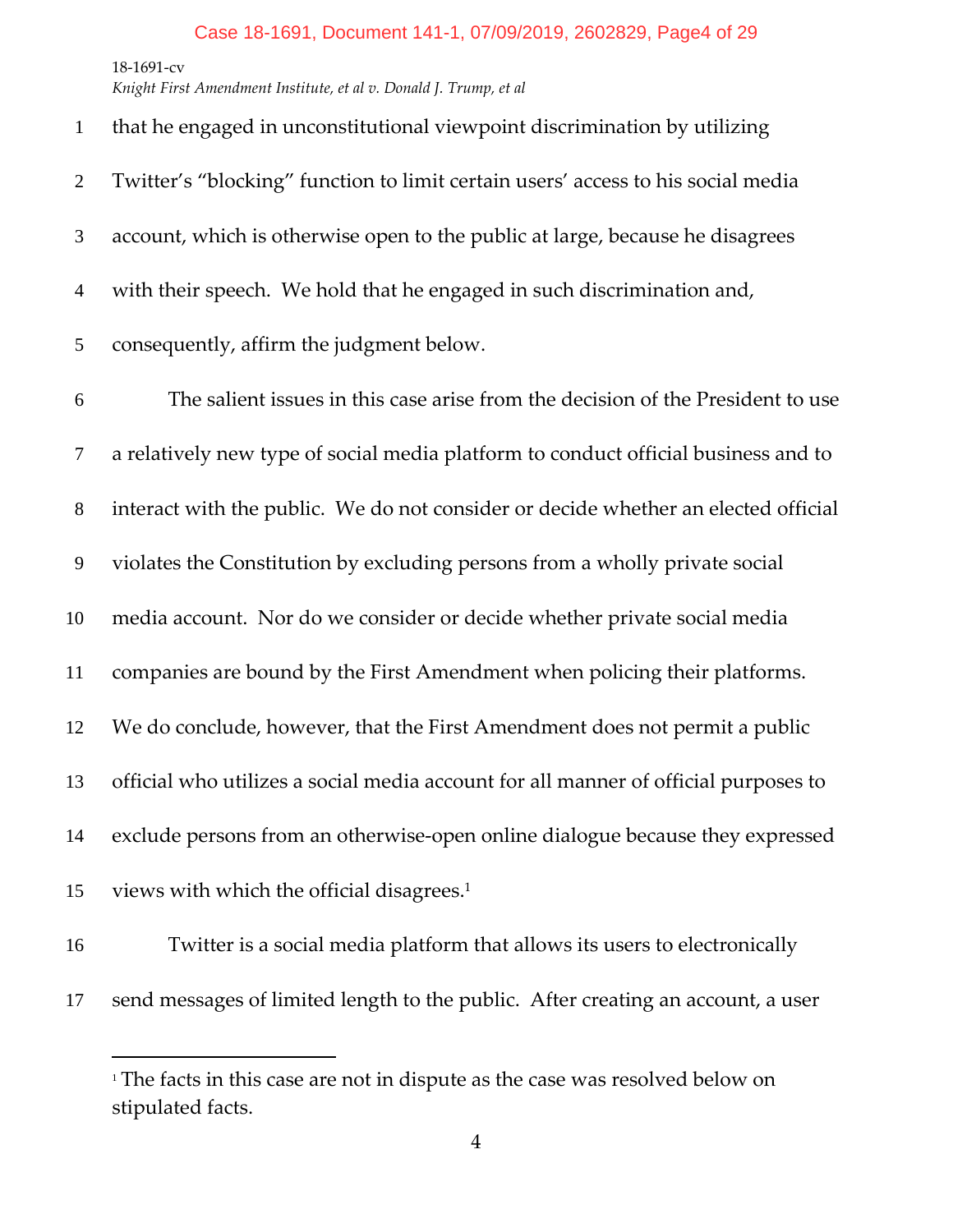#### Case 18-1691, Document 141-1, 07/09/2019, 2602829, Page5 of 29

‐1691‐cv

*Knight First Amendment Institute, et al v. Donald J. Trump, et al*

| $\mathbf{1}$   | can post their own messages on the platform (referred to as tweeting). Users        |
|----------------|-------------------------------------------------------------------------------------|
| $\overline{2}$ | may also respond to the messages of others (replying), republish the messages of    |
| 3              | others (retweeting), or convey approval or acknowledgment of another's              |
| $\overline{4}$ | message by "liking" the message. All of a user's tweets appear on that user's       |
| 5              | continuously-updated "timeline," which is a convenient method of viewing and        |
| 6              | interacting with that user's tweets.                                                |
| 7              | When one user replies to another user's tweet, a "comment thread" is                |
| $8\,$          | created. When viewing a tweet, this comment thread appears below the original       |
| $\overline{9}$ | tweet and includes both the first-level replies (replies to the original tweet) and |
| 10             | second-level replies (replies to the first-level replies). The comment threads      |
| 11             | "reflect multiple overlapping 'conversations' among and across groups of users"     |
| 12             | and are a "large part" of what makes Twitter a "'social' media platform." App'x     |
| 13             | at 50.                                                                              |
| 14             | The platform also allows users to directly interact with each other. For            |
| 15             | example, User A can "mention" User B in User A's tweet, prompting a                 |
| 16             | notification to User B that he or she has been mentioned in a tweet. Twitter users  |
| 17             | can also "follow" one another. If User A follows User B, then all of User B's       |
|                |                                                                                     |

18 tweets appear in User A's "feed," which is a continuously-updated display of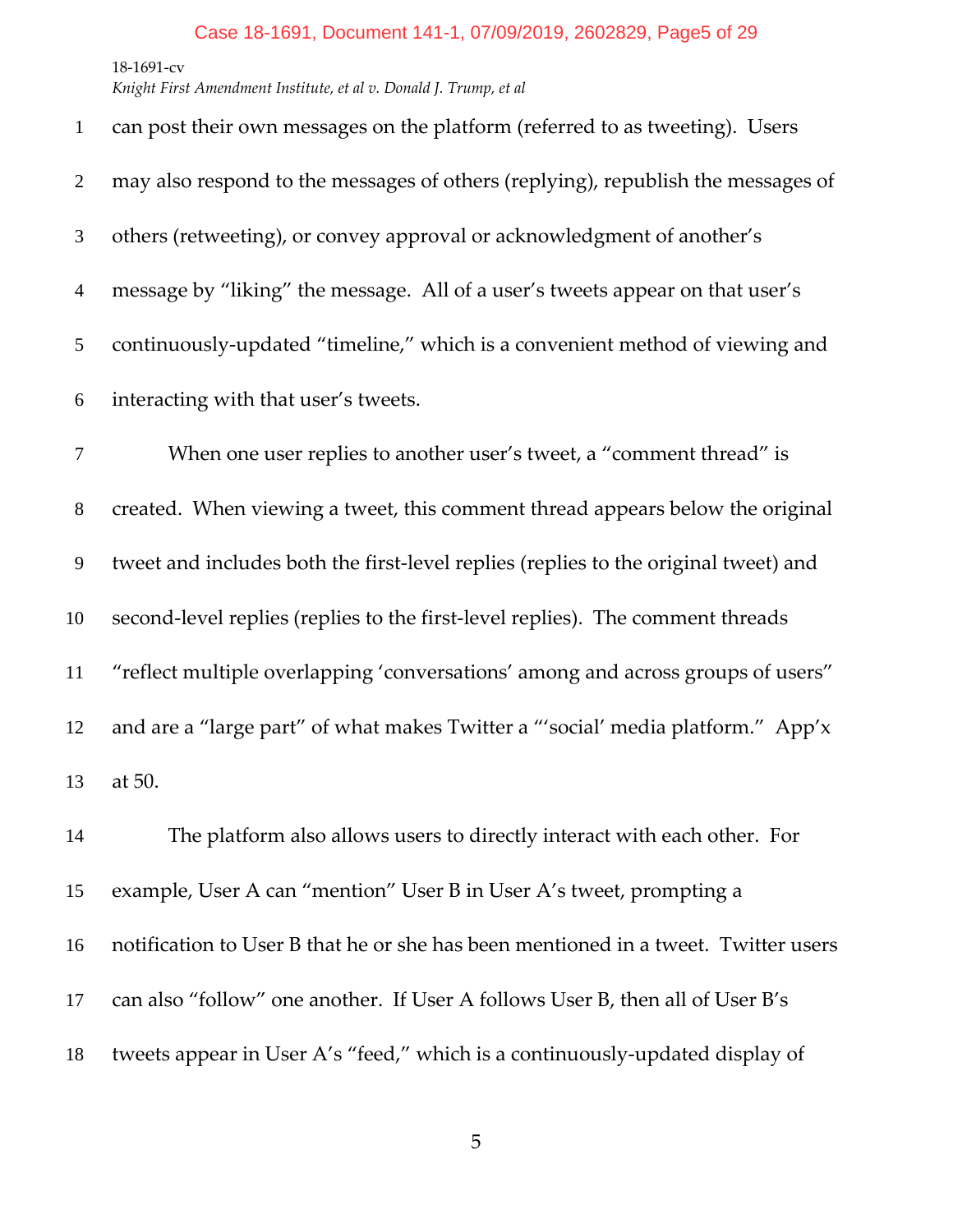$\overline{a}$ 

| $\mathbf{1}$   | content mostly from accounts that User A has chosen to follow. Conversely,                 |
|----------------|--------------------------------------------------------------------------------------------|
| $\mathfrak{2}$ | User A can "block" User B. This prevents User B from seeing User A's timeline              |
| 3              | or any of User A's tweets. User B, if blocked by User A, is unable to reply to,            |
| $\overline{4}$ | retweet, or like any of User A's tweets. Similarly, User A will not see any of User        |
| 5              | B's tweets and will not be notified if User B mentions User A. <sup>2</sup> The dispute in |
| 6              | this case exclusively concerns the President's use of this blocking function. The          |
| $\overline{7}$ | government has conceded that the account in question is not itself "independent"           |
| $8\,$          | of [Trump's] presidency," but contends that the act of blocking was private                |
| 9              | conduct that does not implicate the First Amendment. Oral Arg. R. at 1:00 - 1:15.          |
| 10             | President Trump established his account, with the handle                                   |
| 11             | @realDonaldTrump, (the "Account") in March 2009. No one disputes that before               |
| 12             | he became President the Account was a purely private one or that once he leaves            |
| 13             | office the Account will presumably revert to its private status. This litigation           |
| 14             | concerns what the Account is now. Since his inauguration in January 2017, he               |

<sup>&</sup>lt;sup>2</sup> All of these features are part of the platform set up by Twitter, a private company. Use of the platform is governed by terms of service which users agree to when they use the platform. *See generally Twitter Terms of Service*, Twitter, https://twitter.com/en/tos (last visited June 6, 2019). A Twitter user cannot choose to have an account that has a subset of these features. For example, a user cannot obtain from Twitter an account that prohibits certain other users from blocking them. Nor can a user obtain from Twitter an account with the ability to disable the comment thread.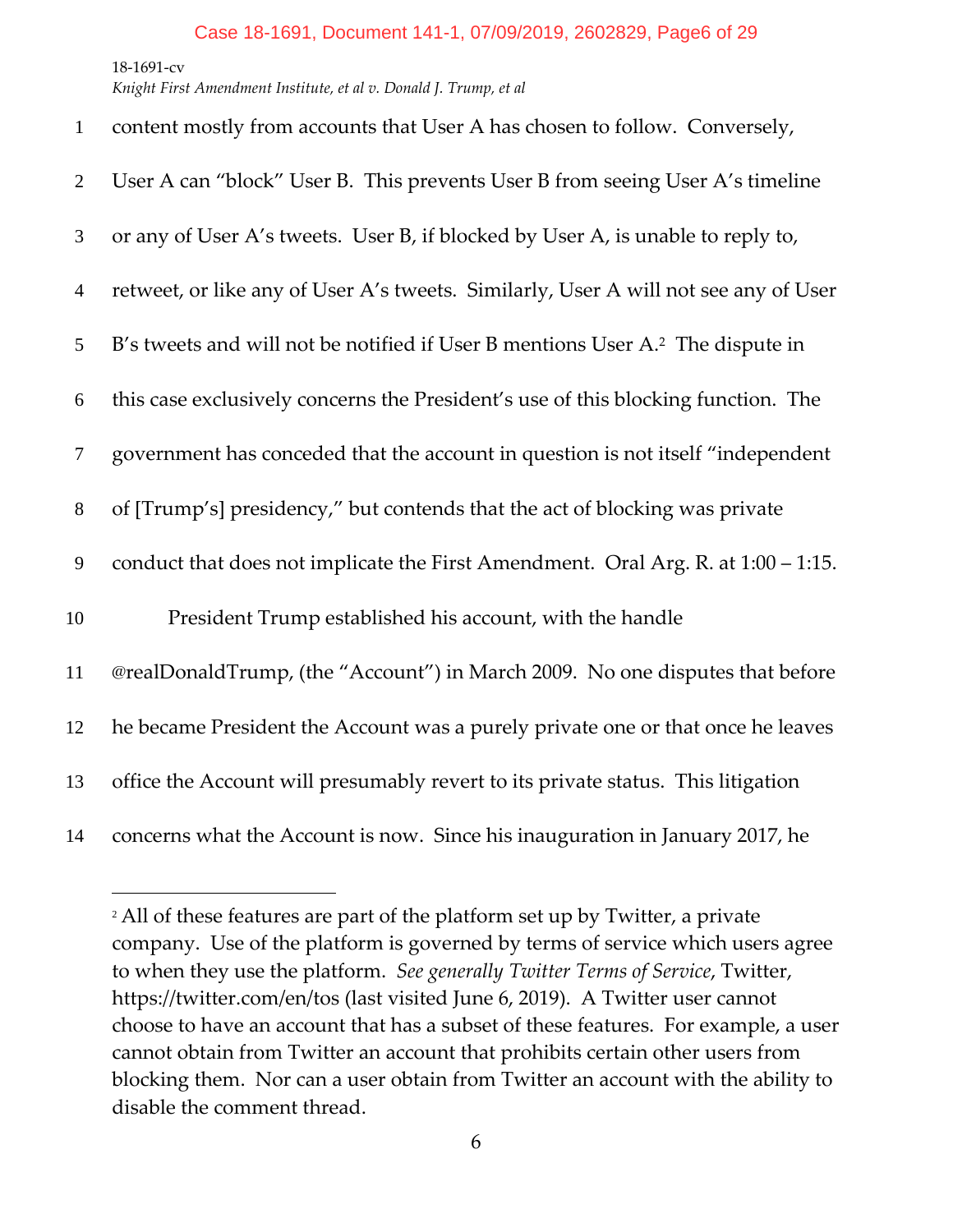*Knight First Amendment Institute, et al v. Donald J. Trump, et al*

| $\mathbf{1}$   | has used the Account, according to the parties, "as a channel for communicating         |
|----------------|-----------------------------------------------------------------------------------------|
| 2              | and interacting with the public about his administration." App'x at 54. The             |
| 3              | President's tweets from the Account can be viewed by any member of the public           |
| $\overline{4}$ | without being signed into a Twitter account. However, if a user has been                |
| 5              | blocked from the Account, they cannot view the Account's tweets when logged             |
| 6              | in to their account. At the time of the parties' stipulation, the Account had more      |
| $\overline{7}$ | than 50 million followers. The President's tweets produce an extraordinarily            |
| $8\phantom{1}$ | high level of public engagement, typically generating thousands of replies, some        |
| 9              | of which, in turn, generate hundreds of thousands of additional replies. The            |
| 10             | President has not generally sought to limit who can follow the Account, nor has         |
| 11             | he sought to limit the kind of speech that users can post in reply to his tweets.       |
| 12             | The public presentation of the Account and the webpage associated with it               |
| 13             | bear all the trappings of an official, state-run account. The page is registered to     |
| 14             | Donald J. Trump "45 <sup>th</sup> President of the United States of America, Washington |
| 15             | D.C." Id. at 54-55. The header photographs of the Account show the President            |
| 16             | engaged in the performance of his official duties such as signing executive             |
| 17             | orders, delivering remarks at the White House, and meeting with the Pope,               |
| 18             | heads of state, and other foreign dignitaries.                                          |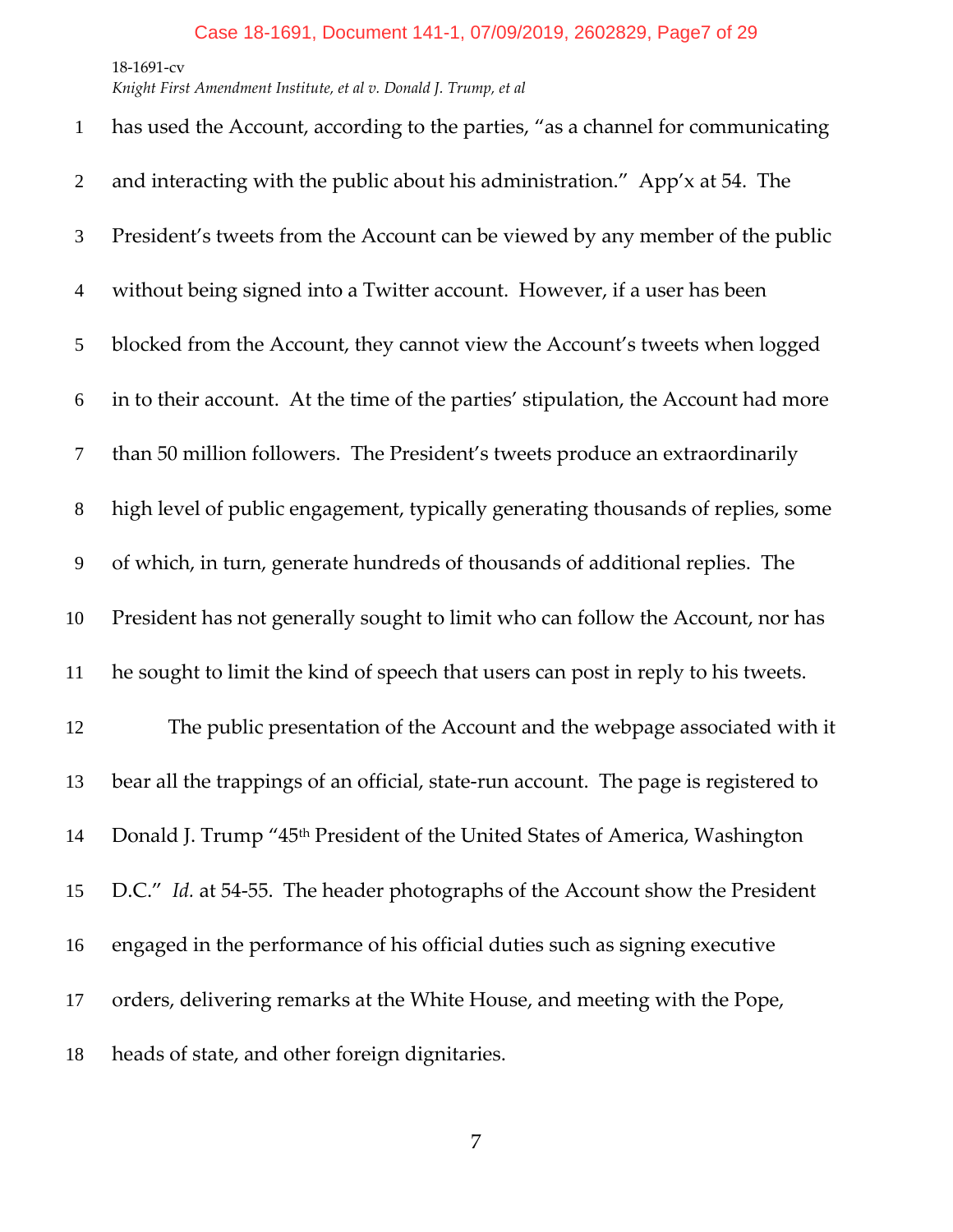*Knight First Amendment Institute, et al v. Donald J. Trump, et al*

| $\mathbf{1}$   | The President and multiple members of his administration have described              |
|----------------|--------------------------------------------------------------------------------------|
| $\overline{2}$ | his use of the Account as official. The President has stipulated that he, with the   |
| 3              | assistance of Defendant Daniel Scavino, uses the Account frequently "to              |
| $\overline{4}$ | announce, describe, and defend his policies; to promote his Administration's         |
| 5              | legislative agenda; to announce official decisions; to engage with foreign political |
| 6              | leaders; to publicize state visits; [and] to challenge media organizations whose     |
| $\overline{7}$ | coverage of his Administration he believes to be unfair." Id. at 56. In June 2017,   |
| $8\,$          | then-White House Press Secretary Sean Spicer stated at a press conference that       |
| 9              | President Trump's tweets should be considered "official statements by the            |
| 10             | President of the United States." Id. at 55-56. In June 2017, the White House         |
| 11             | responded to a request for official White House records from the House               |
| 12             | Permanent Select Committee on Intelligence by referring the Committee to a           |
| 13             | statement made by the President on Twitter.                                          |
| 14             | Moreover, the Account is one of the White House's main vehicles for                  |
| 15             | conducting official business. The President operates the Account with the            |
| 16             | assistance of defendant Daniel Scavino, the White House Director of Social           |
| 17             | Media and Assistant to the President. The President and his aides have               |
| 18             | characterized tweets from the Account as official statements of the President. For   |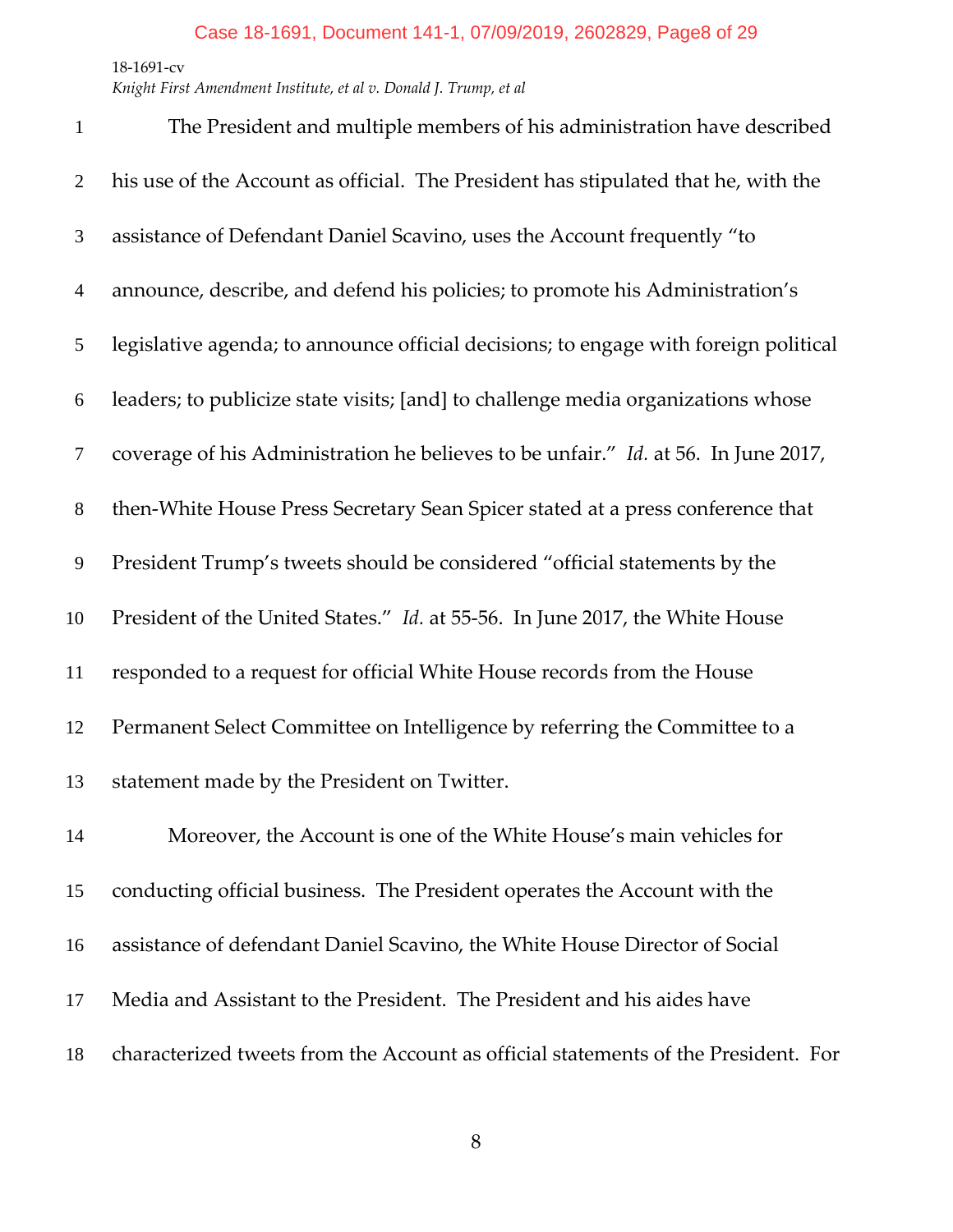# Case 18-1691, Document 141-1, 07/09/2019, 2602829, Page9 of 29

‐1691‐cv

*Knight First Amendment Institute, et al v. Donald J. Trump, et al*

| $\mathbf{1}$   | example, the President used the Account to announce the nomination of               |
|----------------|-------------------------------------------------------------------------------------|
| $\overline{2}$ | Christopher Wray as FBI director and to announce the administration's ban on        |
| 3              | transgender individuals serving in the military. The President used the Account     |
| $\overline{4}$ | to first announce that he had fired Chief of Staff Reince Priebus and replaced him  |
| 5              | with General John Kelly. President Trump also used the Account to inform the        |
| 6              | public about his discussions with the South Korean president concerning North       |
| 7              | Korea's nuclear program and about his decision to sell sophisticated military       |
| $8\phantom{.}$ | hardware to Japan and South Korea.                                                  |
| 9              | Finally, we note that the National Archives, the agency of government               |
| 10             | responsible for maintaining the government's records, has concluded that the        |
| 11             | President's tweets are official records. The Presidential Records Act of 1978       |
| 12             | established public ownership of the President's official records. 44 U.S.C. § 2202. |
| 13             | Under that Act, "Presidential records" include documentary materials created by     |
| 14             | the President "in the course of conducting activities which relate to or have an    |
| 15             | effect upon the carrying out of the constitutional, statutory or other official or  |
| 16             | ceremonial duties of the President." Id. § 2201. The statute authorizes the         |
| 17             | Archivist of the United States to "maintain and preserve Presidential records on    |
| 18             | behalf of the President, including records in digital or electronic form." Id. §    |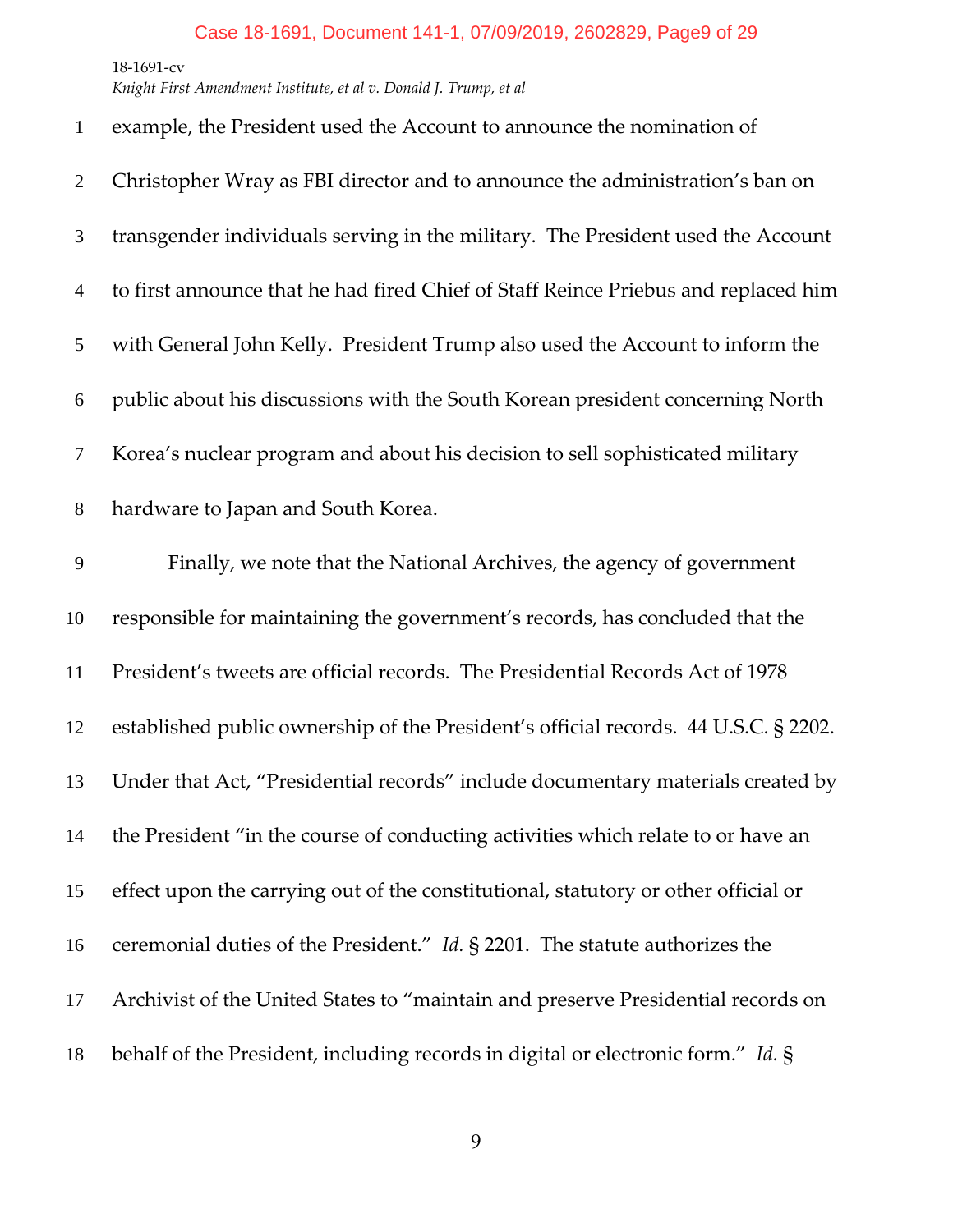*Knight First Amendment Institute, et al v. Donald J. Trump, et al*

| $\mathbf{1}$   | 2203. Accordingly, the National Archives and Records Administration has               |
|----------------|---------------------------------------------------------------------------------------|
| $\overline{2}$ | advised the White House that the President's tweets are "official records that        |
| 3              | must be preserved under the Presidential Records Act." App'x at 57.                   |
| $\overline{4}$ | In May and June of 2017, the President blocked each of the Individual                 |
| 5              | Plaintiffs (but not the Knight First Amendment Institute) from the Account. The       |
| 6              | government concedes that each of them was blocked after posting replies in            |
| $\tau$         | which they criticized the President or his policies and that they were blocked as a   |
| $8\phantom{1}$ | result of their criticism. The government also concedes that because they were        |
| 9              | blocked they are unable to view the President's tweets, to directly reply to these    |
| 10             | tweets, or to use the @realDonaldTrump webpage to view the comment threads            |
| 11             | associated with the President's tweets.                                               |
| 12             | The Individual Plaintiffs further contend that their inability to view,               |
| 13             | retweet, and reply to the President's tweets limits their ability to participate with |
| 14             | other members of the public in the comment threads that appear below the              |
| 15             | President's tweets. The parties agree that, without the context of the President's    |
| 16             | original tweets (which the Individual Plaintiffs are unable to view when logged       |
| 17             | in to their accounts), it is more difficult to follow the conversations occurring in  |
| 18             | the comment threads. In addition, the parties have stipulated that as a               |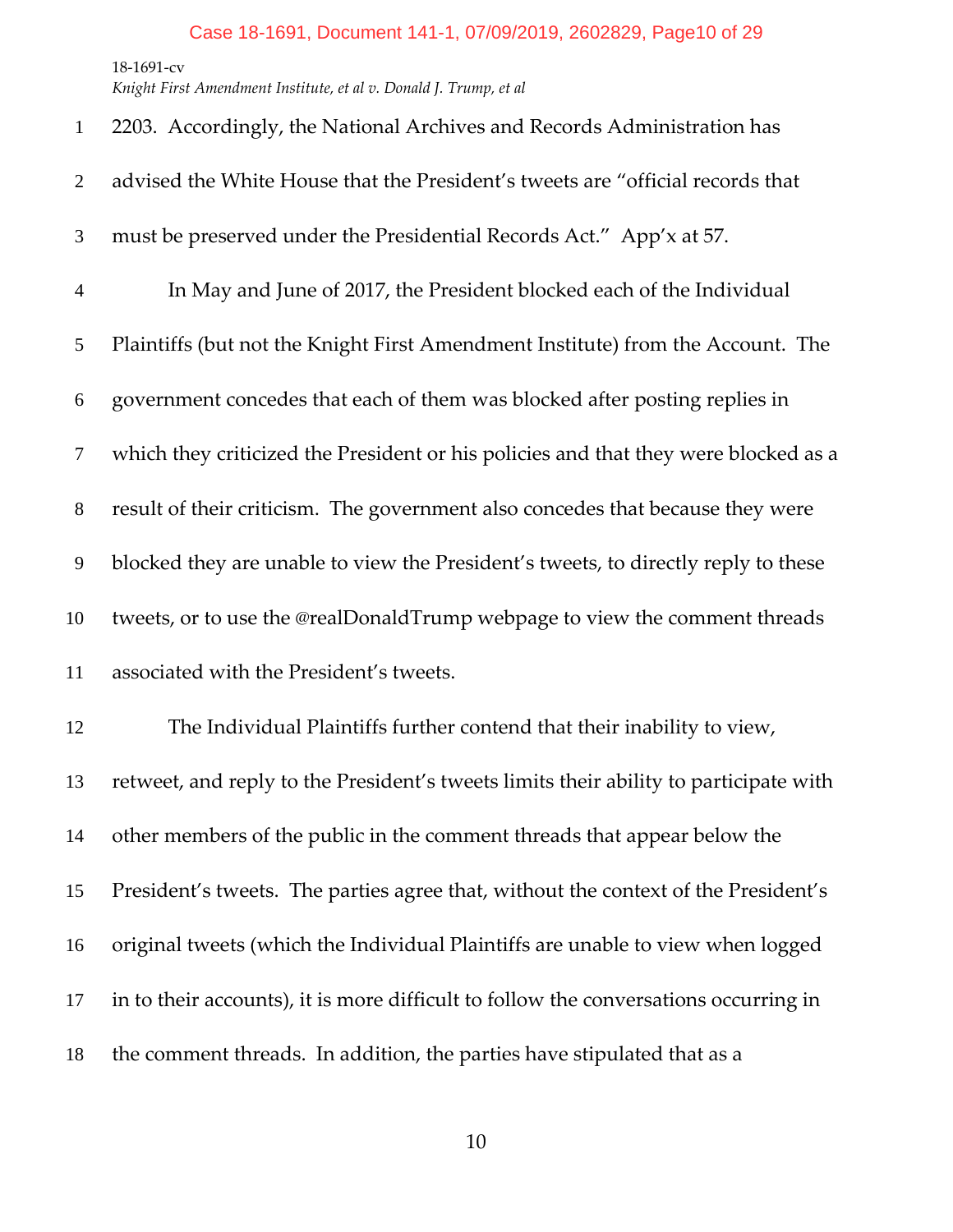*Knight First Amendment Institute, et al v. Donald J. Trump, et al*

| $\mathbf{1}$   | consequence of their having been blocked, the Individual Plaintiffs are burdened     |
|----------------|--------------------------------------------------------------------------------------|
| $\overline{2}$ | in their ability to view or directly reply to the President's tweets, and to         |
| 3              | participate in the comment threads associated with the President's tweets.           |
| $\overline{4}$ | While various "workarounds" exist that would allow each of the                       |
| 5              | Individual Plaintiffs to engage with the Account, they contend that each is          |
| 6              | burdensome. For example, blocked users who wish to participate in the                |
| 7              | comment thread of a blocking user's tweet could log out of their accounts,           |
| $8\,$          | identify a first-level reply to which they would like to respond, log back into      |
| 9              | their accounts, locate the first-level reply on the author's timeline, and then post |
| 10             | a message in reply. The blocked users' messages would appear in the comment          |
| 11             | thread of the blocking user's tweet, although the blocking user would be unable      |
| 12             | to see it. Blocked users could also create a new Twitter account. Alternatively,     |
| 13             | blocked users could log out of their accounts, navigate to the blocking user's       |
| 14             | timeline, take a screenshot of the blocking user's tweet, then log back into their   |
| 15             | own accounts and post that screenshot along with their own commentary.               |
| 16             | In July 2017, the Individual Plaintiffs and the Knight Institute sued Donald         |
| 17             | Trump, Daniel Scavino, and two other White House staff members alleging that         |
| 18             | blocking them from the Account violated the First Amendment. The parties             |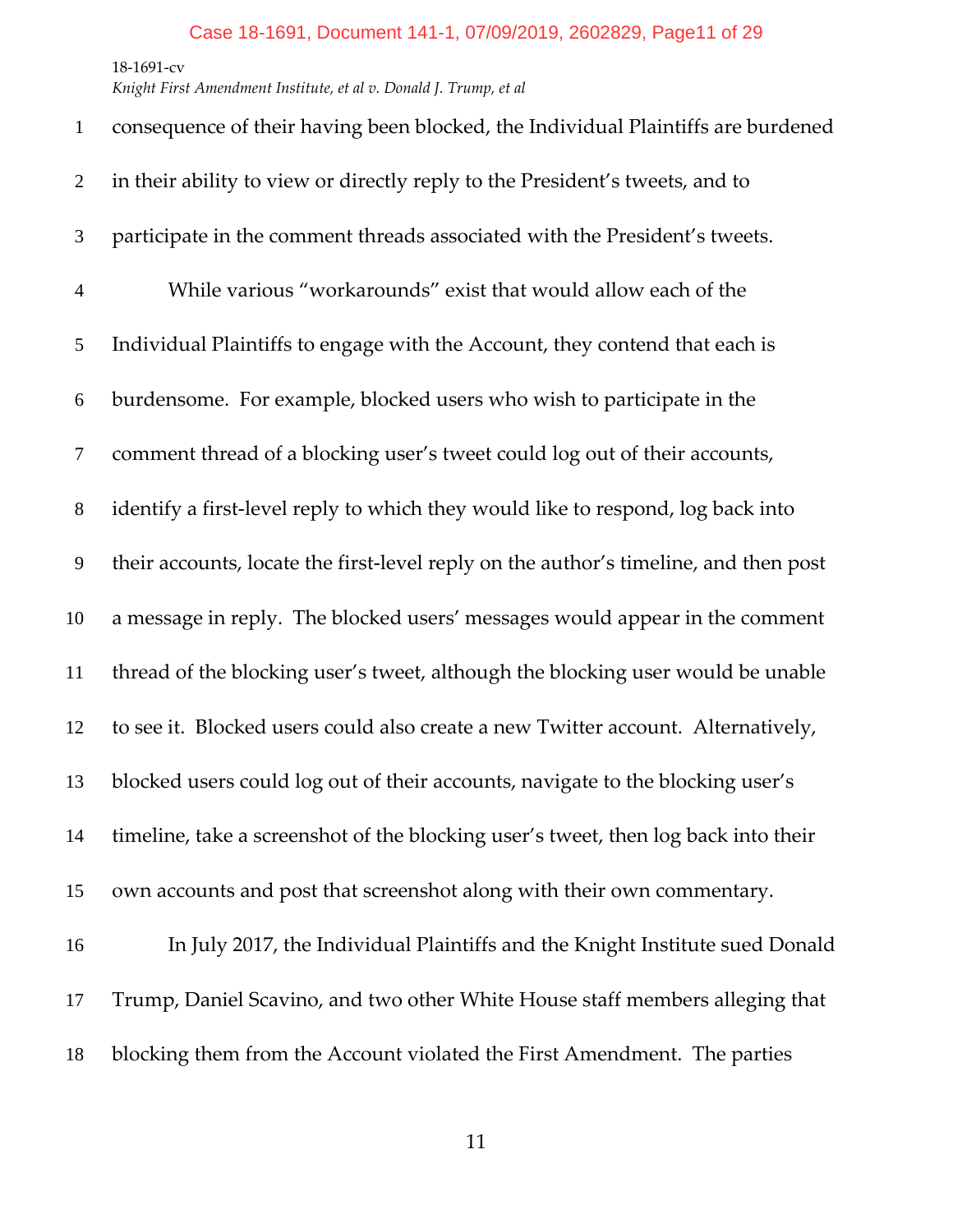| $\mathbf{1}$   | cross-moved below for summary judgment. The District Court granted                        |
|----------------|-------------------------------------------------------------------------------------------|
| $\overline{2}$ | summary judgment in favor of the plaintiffs and entered a declaratory judgment            |
| 3              | that "the blocking of the individual plaintiffs from the [Account] because of their       |
| $\overline{4}$ | expressed political views violates the First Amendment." Knight First                     |
| 5              | Amendment Inst. at Columbia Univ. v. Trump, 302 F. Supp. 3d 541, 579 (S.D.N.Y.            |
| 6              | 2018). The District Court held that the "interactive space" associated with each          |
| $\overline{7}$ | tweet constituted a public forum for First Amendment purposes because it was a            |
| $8\,$          | forum "in which other users may directly interact with the content of the tweets          |
| 9              | by  replying to, retweeting or liking the tweet." Id. at 566. The Court reasoned          |
| 10             | that: (1) "there can be no serious suggestion that the interactive space is               |
| 11             | incompatible with expressive activity," and (2) the President and his staff hold          |
| 12             | the Account open, without restriction, to the public at large on a broadly-               |
| 13             | accessible social media platform. Id. at 574-75. As to the government control             |
| 14             | requirement of the public forum analysis, the court found that "the President             |
| 15             | presents the @realDonaldTrump account as being a presidential account as                  |
| 16             | opposed to a personal account and uses the account to take actions that can               |
| 17             | be taken only by the President as President." <i>Id.</i> at 567. The court concluded that |
| 18             | "because the President and Scavino use the @realDonaldTrump account for                   |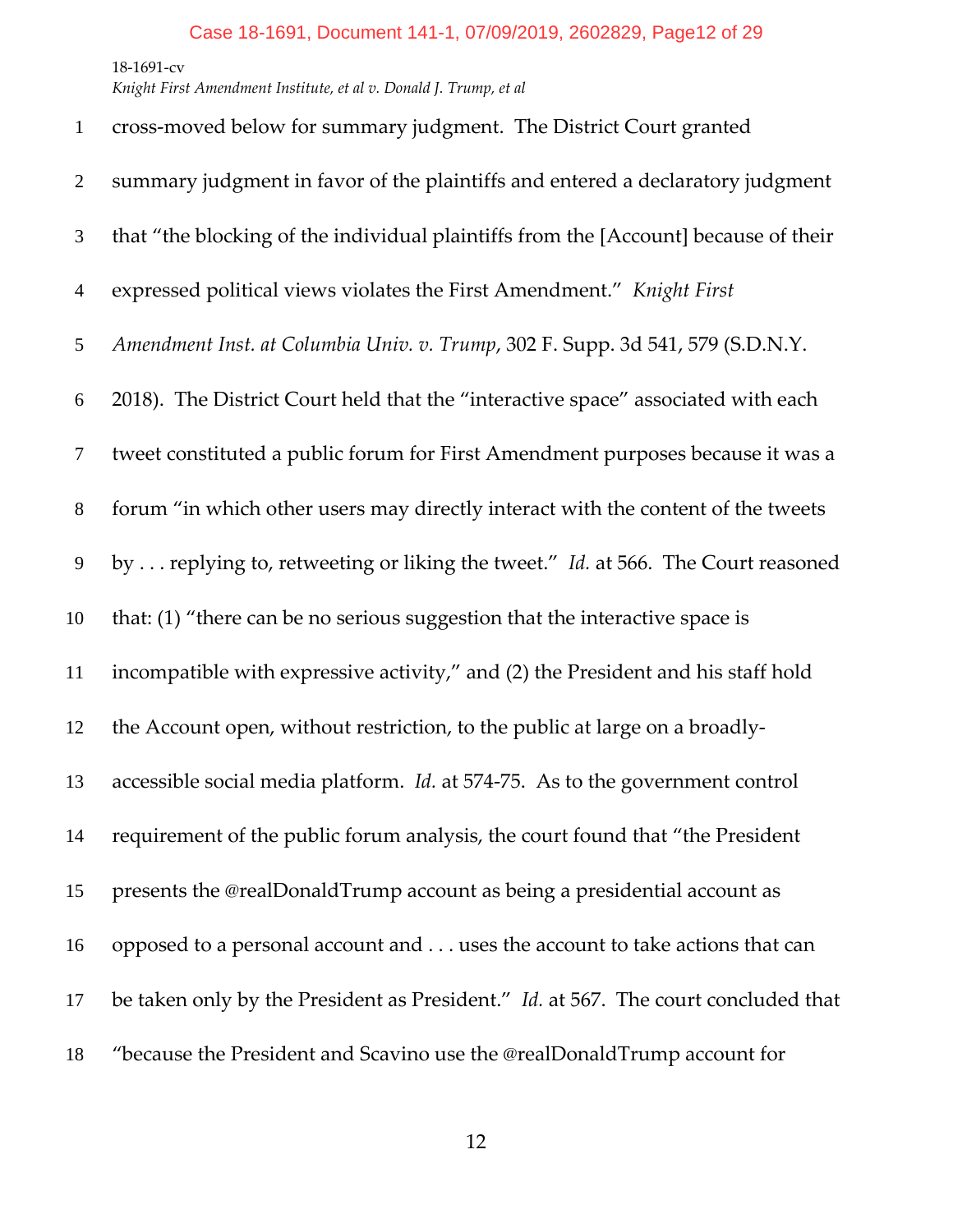$\overline{a}$ 

| $\mathbf{1}$   | governmental functions" they exercise government control over the relevant                 |
|----------------|--------------------------------------------------------------------------------------------|
| $\overline{2}$ | aspects of the Account, including the blocking function. <i>Id.</i> at 569. The court also |
| 3              | rejected the idea that speech within the interactive space on the platform is              |
| $\overline{4}$ | government speech not subject to First Amendment restrictions, concluding that             |
| 5              | "replies to the President's tweets remain the private speech of the replying user."        |
| 6              | Id. at 572.                                                                                |
| 7              | After concluding that the defendants had created a public forum in the                     |
| 8              | interactive space of the Account, the court concluded that, by blocking the                |
| 9              | Individual Plaintiffs because of their expressed political views, the government           |
| 10             | had engaged in viewpoint discrimination. <i>Id.</i> at 577. Finally, the court held that   |
| 11             | the blocking of the Individual Plaintiffs violated the Knight Institute's right to         |
| 12             | read the replies of the Individual Plaintiffs which they cannot post because they          |
| 13             | are blocked. Id. at 563-64.3                                                               |

<sup>&</sup>lt;sup>3</sup> The District Court concluded that all plaintiffs had standing to sue, a conclusion the government does not challenge on this appeal and with which we agree. After the District Court granted declaratory relief, the defendants unblocked the Individual Plaintiffs from the Account. This does not render the case moot. *Walling v. Helmerich & Payne*, 323 U.S. 37, 43 (1944) ("Voluntary discontinuance of an alleged illegal activity does not operate to remove a case from the ambit of judicial power.").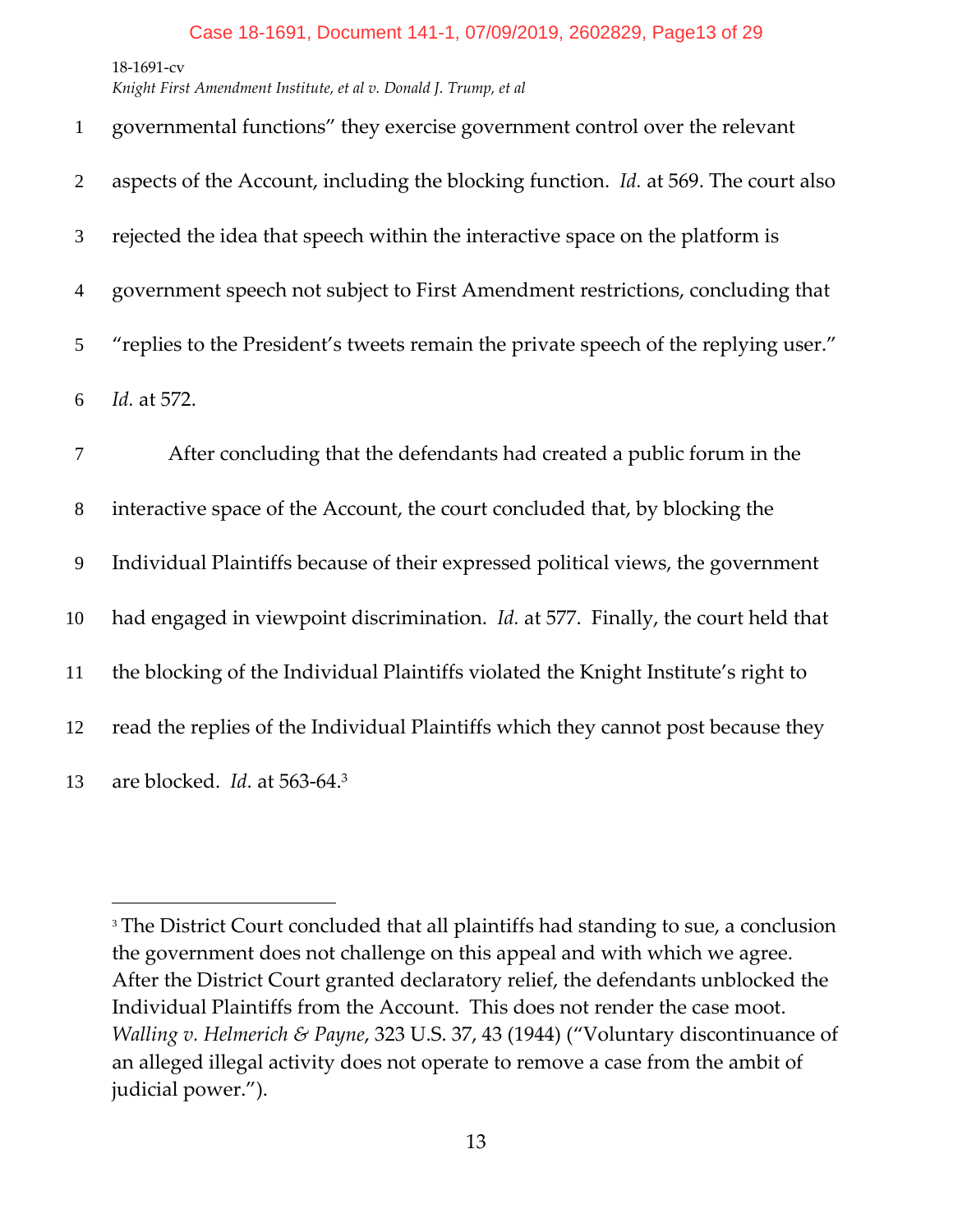| $\mathbf{1}$   | This Court reviews a grant of summary judgment de novo, applying the                 |
|----------------|--------------------------------------------------------------------------------------|
| $\overline{2}$ | same standards that governed the district court's resolution of the motion.          |
| 3              | Summa v. Hofstra Univ., 708 F.3d 115, 123 (2d Cir. 2013). All questions presented    |
| $\overline{4}$ | on this appeal, including questions of constitutional interpretation, are ones of    |
| 5              | law which we review de novo. All. for Open Soc'y Int'l, Inc. v. United States Agency |
| 6              | for Int'l Dev., 911 F.3d 104, 109 (2d Cir. 2018). Because we agree that in blocking  |
| $\tau$         | the Individual Plaintiffs the President engaged in prohibited viewpoint              |
| 8              | discrimination, we affirm.                                                           |
| 9              | <b>DISCUSSION</b>                                                                    |
| 10             | The President's primary argument in his brief is that when he blocked the            |
| 11             | Individual Plaintiffs, he was exercising control over a private, personal account.   |
| 12             | At oral argument, however, the government conceded that the Account is not           |
| 13             | "independent of [Trump's] presidency," choosing instead to argue only that the       |
| 14             | act of blocking was not state action. Oral Arg. R. at $1:00 - 1:15$ . The President  |
| 15             | contends that the Account is exclusively a vehicle for his own speech to which       |
| 16             | the Individual Plaintiffs have no right of access and to which the First             |
|                |                                                                                      |
| 17             | Amendment does not apply. Secondarily, he argues that, in any event, the             |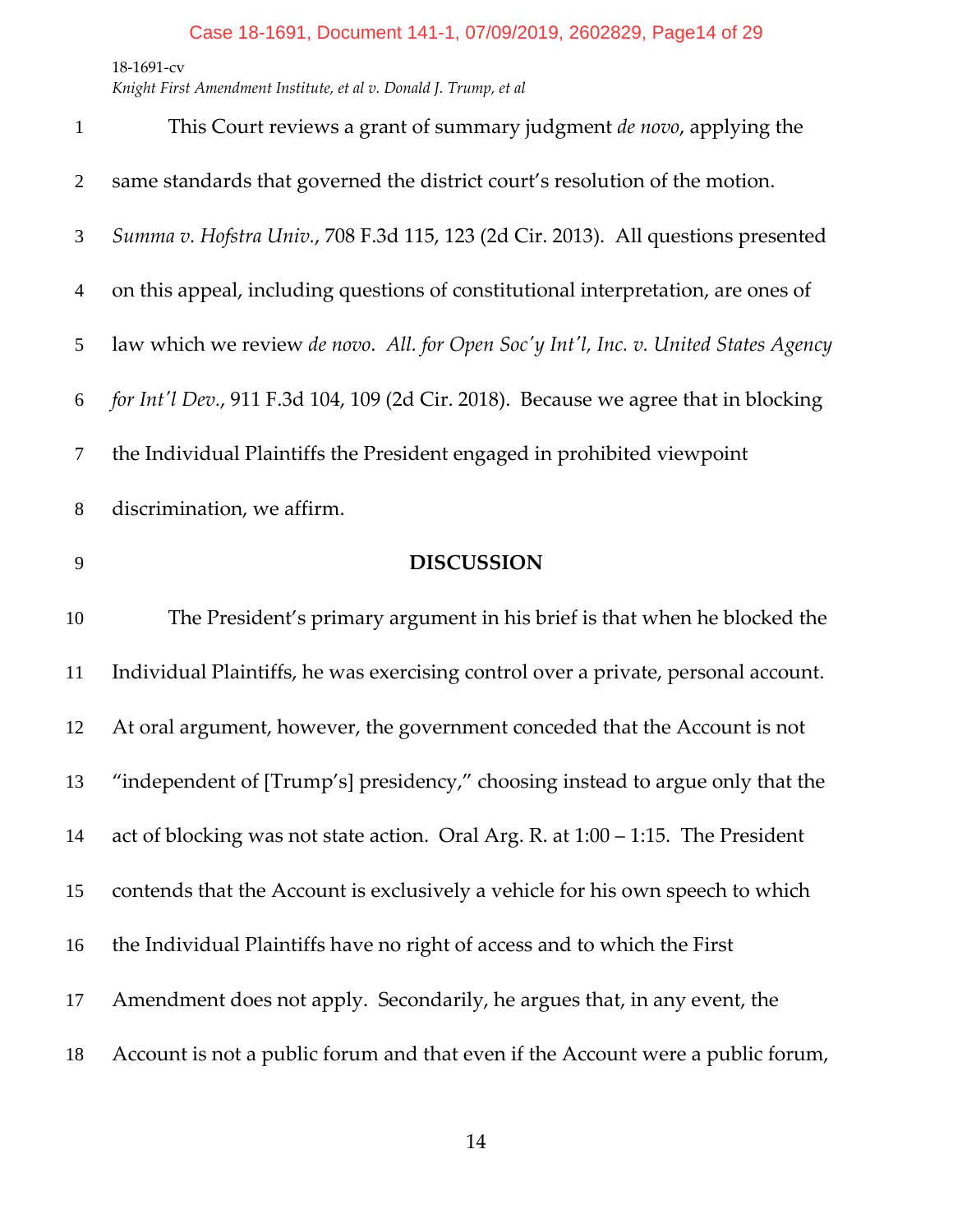*Knight First Amendment Institute, et al v. Donald J. Trump, et al*

| $\mathbf{1}$   | blocking the Individual Plaintiffs did not prevent them from accessing the forum. |
|----------------|-----------------------------------------------------------------------------------|
| 2              | The President further argues that, to the extent the Account is government-       |
| 3              | controlled, posts on it are government speech to which the First Amendment        |
| $\overline{4}$ | does not apply. We are not persuaded. We conclude that the evidence of the        |
| 5              | official nature of the Account is overwhelming. We also conclude that once the    |
| 6              | President has chosen a platform and opened up its interactive space to millions   |
| $\tau$         | of users and participants, he may not selectively exclude those whose views he    |
| 8              | disagrees with.                                                                   |
| 9              | I.                                                                                |
| 10             | The President concedes that he blocked the Individual Plaintiffs because          |

they posted tweets that criticized him or his policies. He also concedes that such

criticism is protected speech. The issue then for this Court to resolve is whether,

in blocking the Individual Plaintiffs from the interactive features of the Account,

the President acted in a governmental capacity or as a private citizen.

The President maintains that Twitter is a privately owned and operated social media platform that he has used since 2009 to share his opinions on popular culture, world affairs, and politics. Since he became President, he contends, the private nature of the Account has not changed. In his view, the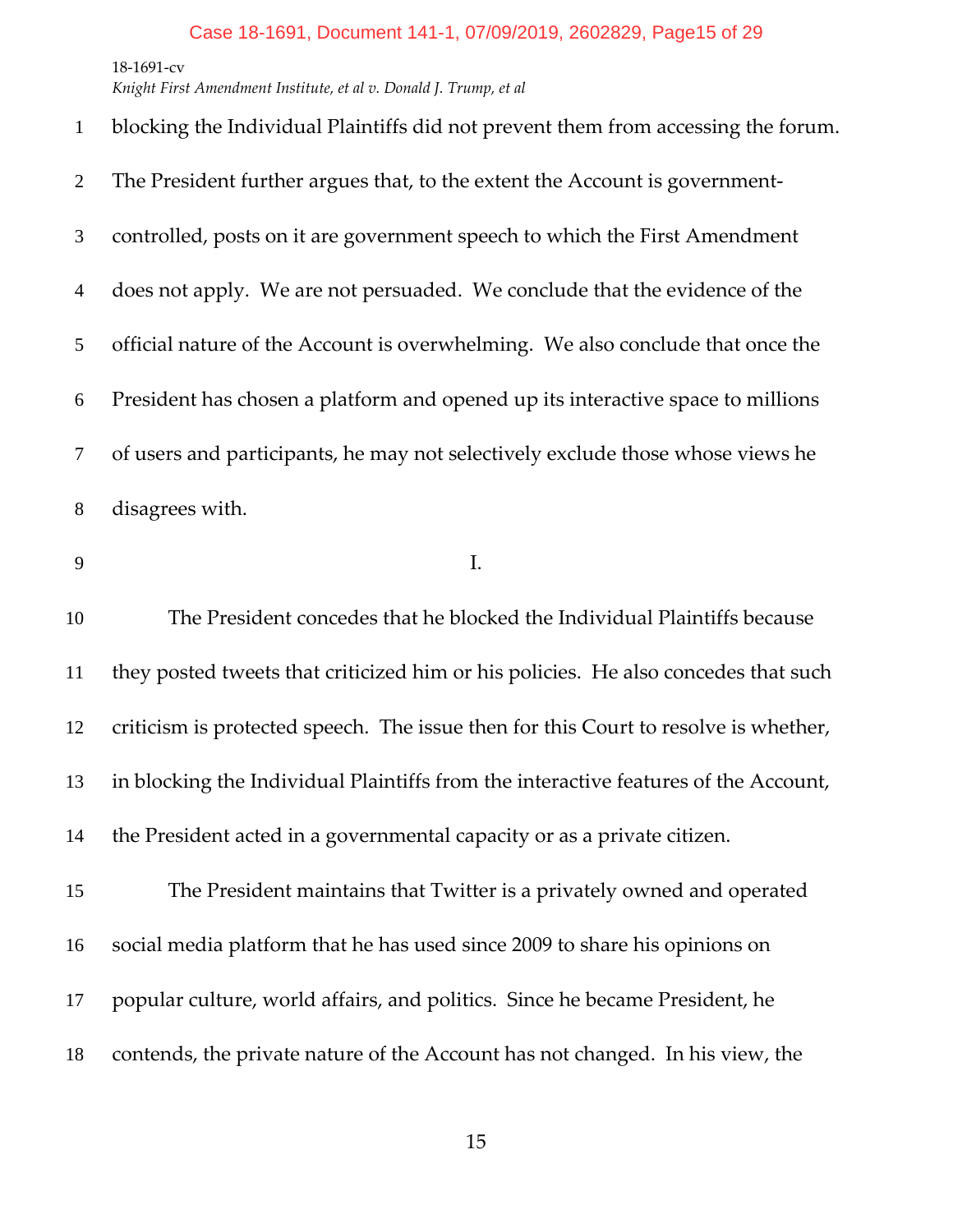$\overline{a}$ 

| $\mathbf{1}$   | Account is not a space owned or controlled by the government. Rather, it is a                |
|----------------|----------------------------------------------------------------------------------------------|
| $\overline{2}$ | platform for his own private speech and not one for the private expression of                |
| 3              | others. Because the Account is private, he argues, First Amendment issues and                |
| $\overline{4}$ | forum analysis are not implicated. Although Twitter facilitates robust public                |
| 5              | debate on the Account, the President contends that it is simply the means                    |
| 6              | through which he participates in a forum and not a public forum in and of itself.            |
| $\overline{7}$ | No one disputes that the First Amendment restricts government regulation                     |
| 8              | of private speech but does not regulate purely private speech. <sup>4</sup> If, in blocking, |
| 9              | the President were acting in a governmental capacity, then he may not                        |
| 10             | discriminate based on viewpoint among the private speech occurring in the                    |
| 11             | Account's interactive space. As noted, the government argues first that the                  |
| 12             | Account is the President's private property because he opened it in 2009 as a                |
| 13             | personal account and he will retain personal control over the Account after his              |
| 14             | presidency. However, the fact that government control over property is                       |
| 15             | temporary, or that the government does not "own" the property in the sense that              |

 *See, e.g.*, *Harris v. Quinn*, 573 U.S. 616, 629 n.4 (2014); *Loce v. Time Warner Entmʹt Advance/Newhouse Pʹship*, 191 F.3d 256, 266 (2d Cir. 1999); *see also Pleasant Grove City, Utah v. Summum*, 555 U.S. 460, 467 (2009); *Hartman v. Moore*, 547 U.S. 250, (2006) (stating that "as a general matter the First Amendment prohibits government officials from subjecting an individual to retaliatory actions . . . for speaking out").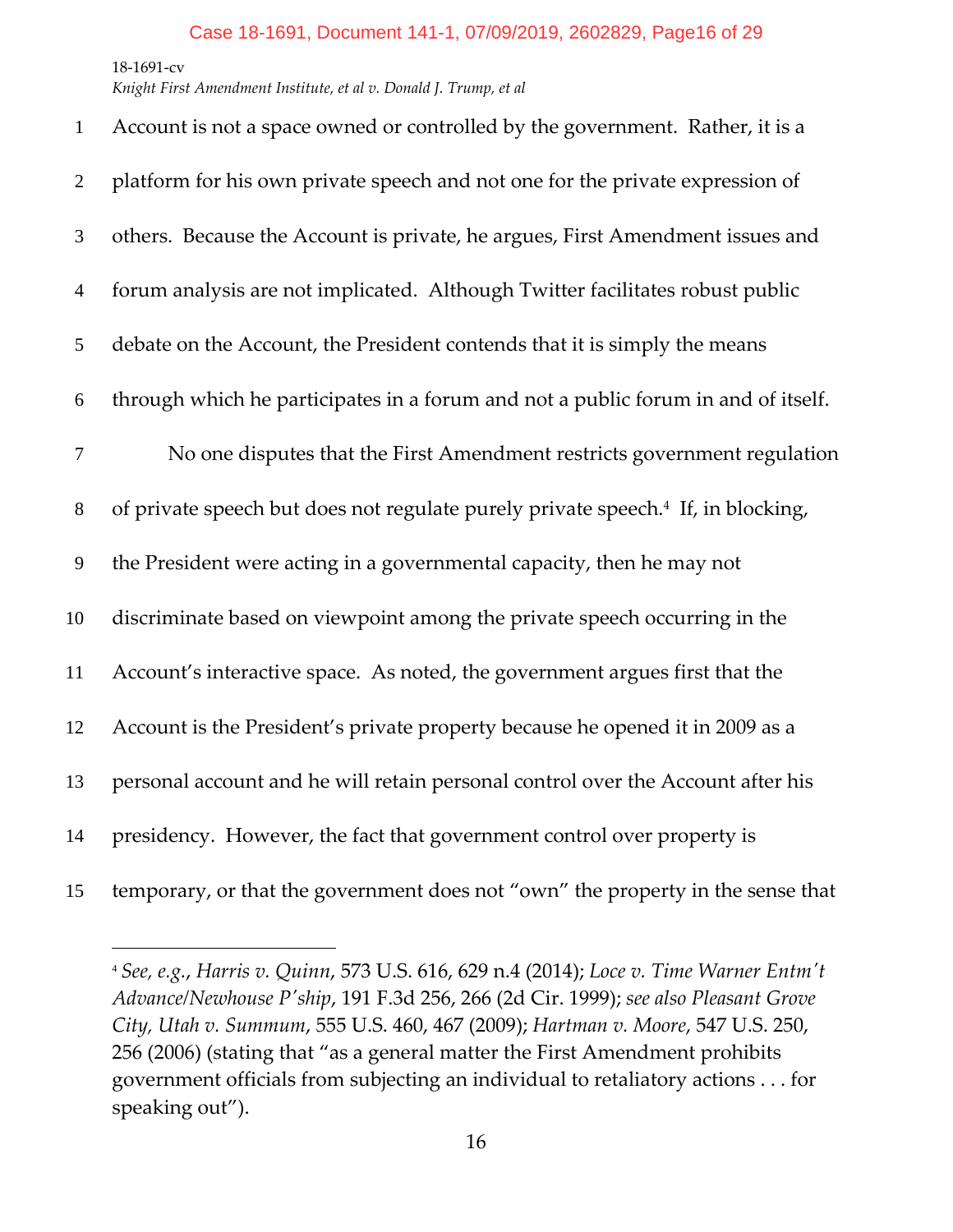‐1691‐cv *Knight First Amendment Institute, et al v. Donald J. Trump, et al*

 $\overline{a}$ 

| $\mathbf{1}$   | it holds title to the property, is not determinative of whether the property is, in            |
|----------------|------------------------------------------------------------------------------------------------|
| $\overline{2}$ | fact, sufficiently controlled by the government to make it a forum for First                   |
| 3              | Amendment purposes. See Se. Promotions, Ltd. v. Conrad, 420 U.S. 546, 547-52                   |
| $\overline{4}$ | (1975) (holding privately-owned theater leased to and operated by city was                     |
| 5              | public forum). <sup>5</sup> Temporary control by the government can still be control for       |
| 6              | First Amendment purposes.                                                                      |
| $\tau$         | The government's contention that the President's use of the Account                            |
| $8\,$          | during his presidency is private founders in the face of the uncontested evidence              |
| $\mathbf{9}$   | in the record of substantial and pervasive government involvement with, and                    |
| 10             | control over, the Account. First, the Account is presented by the President and                |
| 11             | the White House staff as belonging to, and operated by, the President. The                     |
| 12             | Account is registered to "Donald J. Trump, '45 <sup>th</sup> President of the United States of |
| 13             | America, Washington, D.C." App'x at 54. The President has described his use                    |
| 14             | of the Account as "MODERN DAY PRESIDENTIAL." Id. at 55. The White                              |

 *See also Denver Area Educ. Telecommunications Consortium, Inc. v. F.C.C.*, 518 U.S. 727, 749 (1996) (plurality opinion) (stating that "public forums are places that the government has opened for use by the public as a place for expressive activity" (internal quotation marks omitted)); *U.S. Postal Serv. v. Council of Greenburgh Civic Associations*, 453 U.S. 114, 132 (considering "question of whether a particular piece of personal or real property owned *or controlled* by the government" is a public forum (emphasis added)).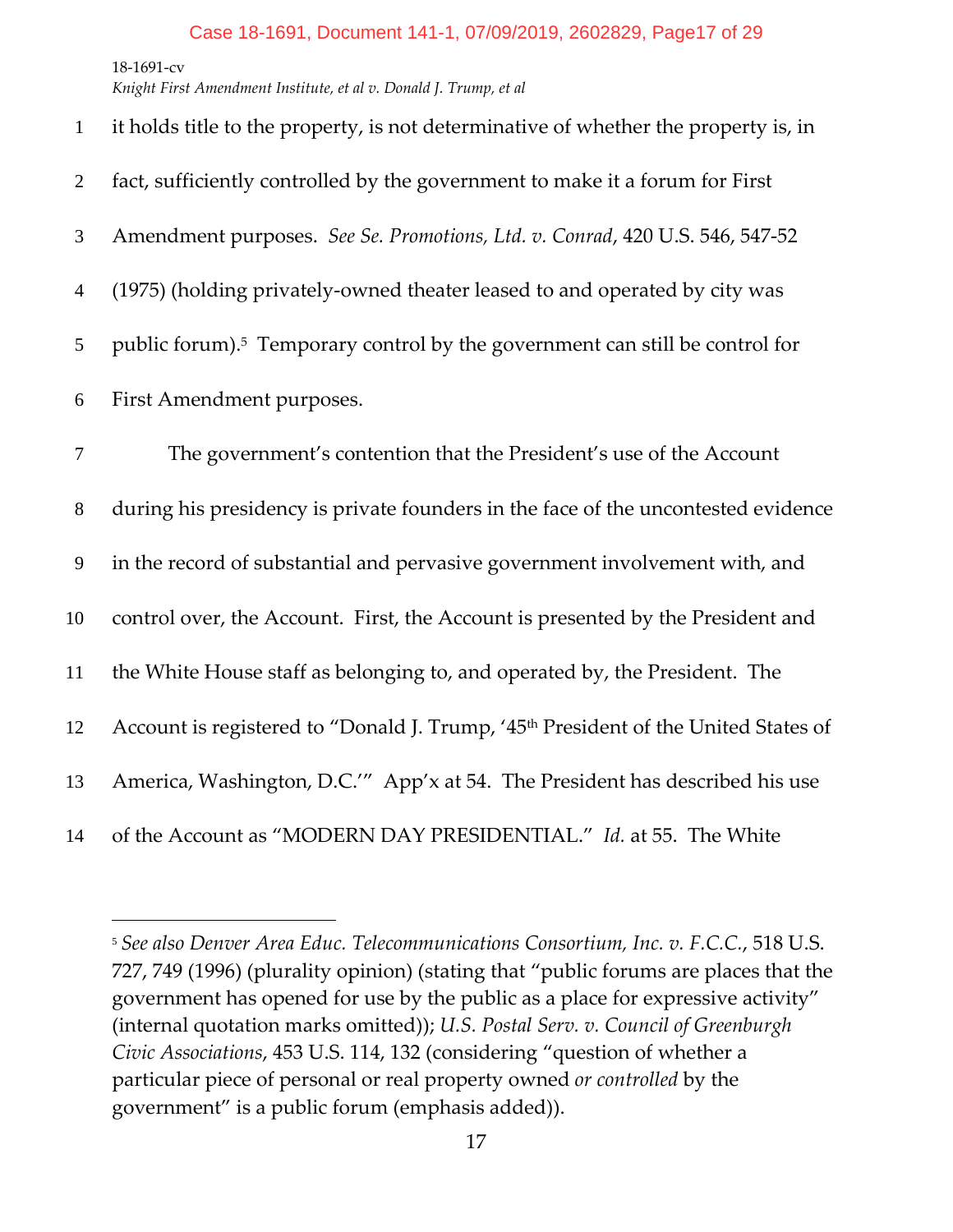$\overline{a}$ 

| $\mathbf{1}$     | House social media director has described the Account as a channel through         |
|------------------|------------------------------------------------------------------------------------|
| $\overline{2}$   | which "President Donald J. Trump [c]ommunicat[es] directly with you, the           |
| 3                | American people!" Id. The @WhiteHouse account, an undoubtedly official             |
| $\overline{4}$   | Twitter account run by the government, "directs Twitter users to 'Follow for the   |
| 5                | latest from @POTUS @realDonaldTrump and his Administration." Id. Further,          |
| 6                | the @POTUS account frequently republishes tweets from the Account. <sup>6</sup> As |
| $\tau$           | discussed earlier, according to the National Archives and Records                  |
| $8\,$            | Administration, the President's tweets from the Account "are official records that |
| $\boldsymbol{9}$ | must be preserved under the Presidential Records Act." Id. at 57.                  |
| 10               | Second, since becoming President he has used the Account on almost a               |
| 11               | daily basis "as a channel for communicating and interacting with the public        |
| 12               | about his administration." Id. at 54. The President utilizes White House staff to  |
| 13               | post tweets and to maintain the Account. He uses the Account to announce           |
| 14               | "matters related to official government business," including high-level White      |

 The President and the White House operate two other Twitter accounts: @POTUS and @WhiteHouse. Both accounts are official government accounts. Those accounts belong strictly to the government, in the sense that the President and members of the White House administration will not retain control over those accounts upon leaving office. The @POTUS account is the official account of the U.S. President. The @WhiteHouse account is the official account for the White House administration.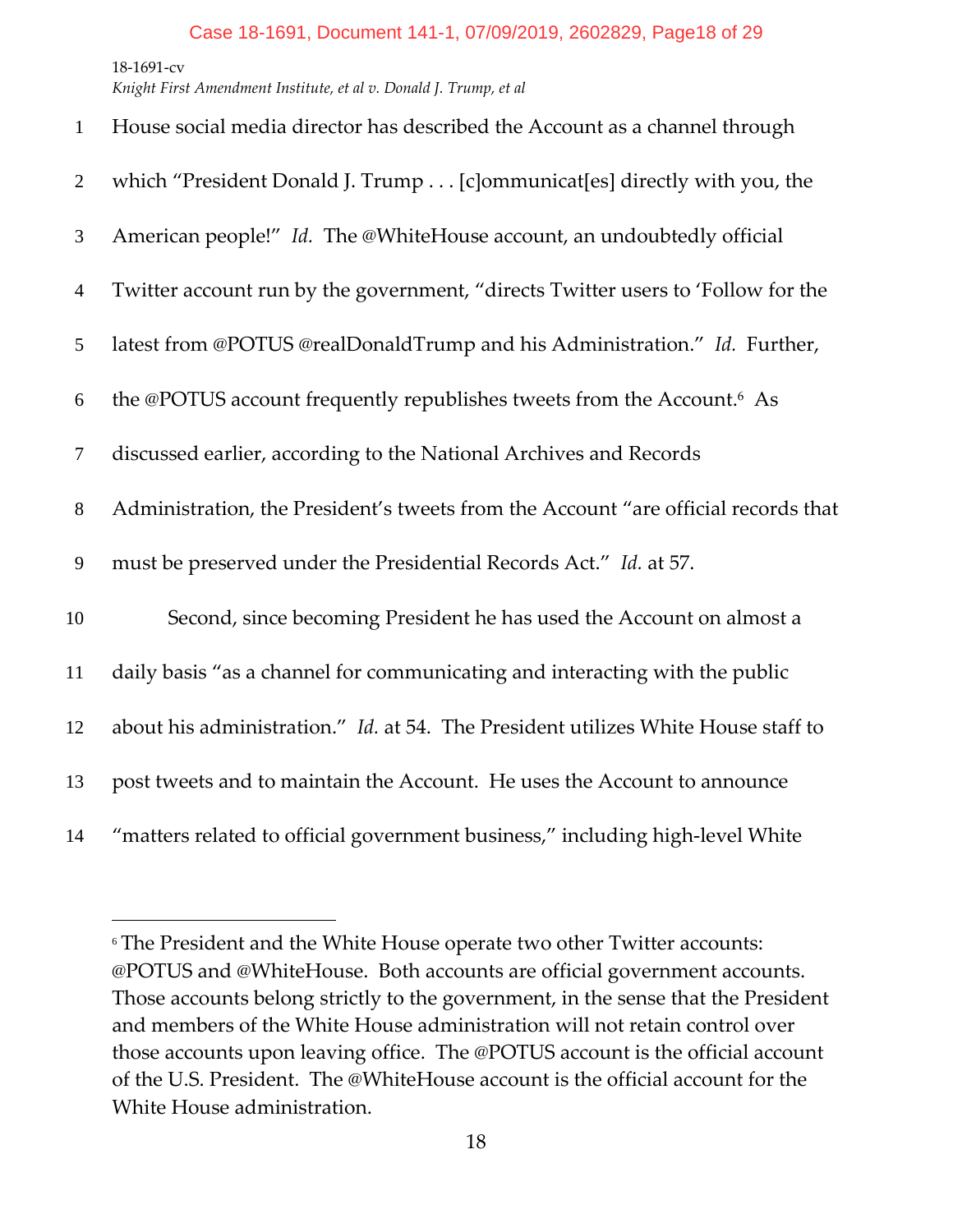*Knight First Amendment Institute, et al v. Donald J. Trump, et al*

| $\mathbf{1}$   | House and cabinet-level staff changes as well as changes to major national         |
|----------------|------------------------------------------------------------------------------------|
| $\overline{2}$ | policies. Id. at 56. He uses the Account to engage with foreign leaders and to     |
| 3              | announce foreign policy decisions and initiatives. Finally, he uses the "like,"    |
| $\overline{4}$ | "retweet," "reply," and other functions of the Account to understand and to        |
| 5              | evaluate the public's reaction to what he says and does. In sum, since he took     |
| 6              | office, the President has consistently used the Account as an important tool of    |
| $\overline{7}$ | governance and executive outreach. For these reasons, we conclude that the         |
| $8\,$          | factors pointing to the public, non-private nature of the Account and its          |
| $\overline{9}$ | interactive features are overwhelming.                                             |
| 10             | The government's response is that the President is not acting in his official      |
| 11             | capacity when he blocks users because that function is available to all users, not |
| 12             |                                                                                    |
|                | only to government officials. However, the fact that any Twitter user can block    |
| 13             | another account does not mean that the President somehow becomes a private         |
| 14             | person when he does so. Because the President, as we have seen, acts in an         |
| 15             | official capacity when he tweets, we conclude that he acts in the same capacity    |
| 16             | when he blocks those who disagree with him. Here, a public official and his        |
| 17             | subordinates hold out and use a social media account open to the public as an      |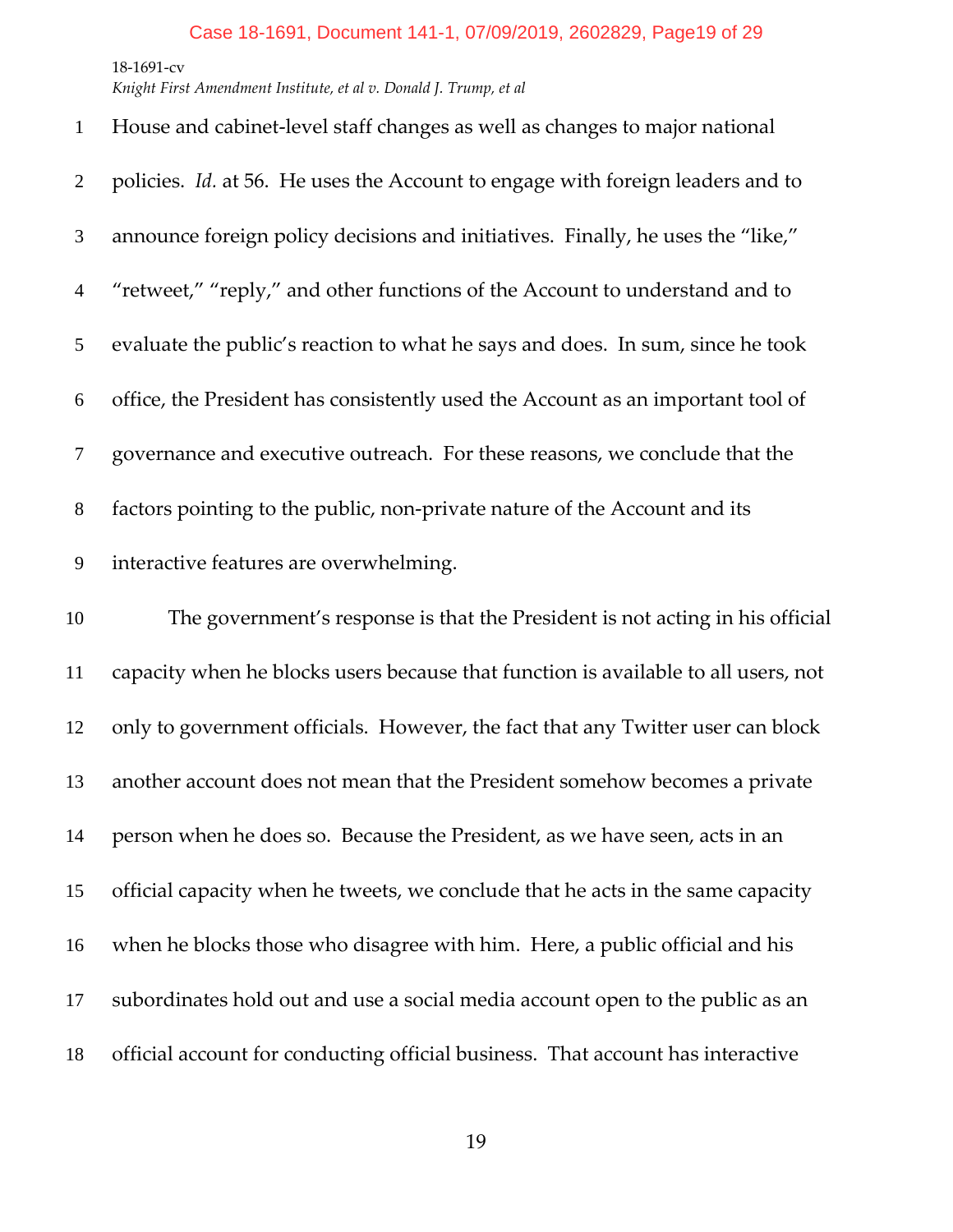| $\mathbf{1}$   | features open to the public, making public interaction a prominent feature of the     |
|----------------|---------------------------------------------------------------------------------------|
| $\overline{2}$ | account. These factors mean that the account is not private. See generally            |
| 3              | Rosenberger v. Rector & Visitors of Univ. of Virginia, 515 U.S. 819, 830 (1995)       |
| $\overline{4}$ | (applying the same principles to "metaphysical" forums as to those that exist in      |
| 5              | "a spatial or geographic sense"); see also Davison v. Randall, 912 F.3d 666, 680 (4th |
| 6              | Cir. 2019) (holding that a public official who used a Facebook Page as a tool of      |
| $\tau$         | her office exercised state action when banning a constituent); Robinson v. Hunt       |
| $8\phantom{.}$ | Cty., Texas, 921 F.3d 440, 447 (5th Cir. 2019) (finding that a government official's  |
| 9              | act of banning a constituent from an official government social media page was        |
| 10             | unconstitutional viewpoint discrimination). Accordingly, the President excluded       |
| 11             | the Individual Plaintiffs from government-controlled property when he used the        |
| 12             | blocking function of the Account to exclude disfavored voices.                        |
| 13             | Of course, not every social media account operated by a public official is a          |
| 14             | government account. Whether First Amendment concerns are triggered when a             |
| 15             | public official uses his account in ways that differ from those presented on this     |
| 16             | appeal will in most instances be a fact-specific inquiry. The outcome of that         |
| 17             | inquiry will be informed by how the official describes and uses the account; to       |
| 18             | whom features of the account are made available; and how others, including            |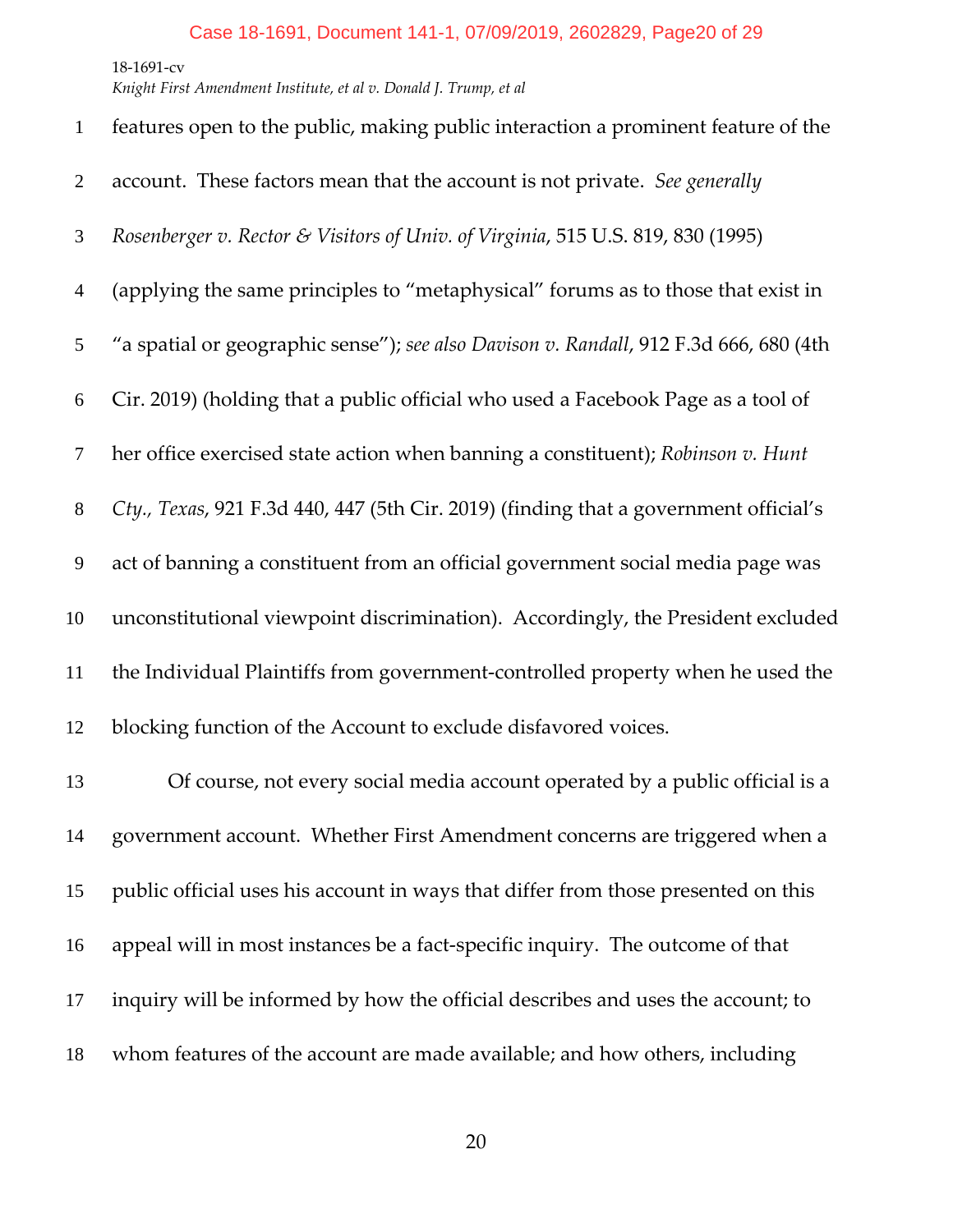*Knight First Amendment Institute, et al v. Donald J. Trump, et al*

| $\mathbf{1}$   | government officials and agencies, regard and treat the account. But these are     |
|----------------|------------------------------------------------------------------------------------|
| $\overline{2}$ | concerns for other cases and other days and are ones we are not required to        |
| 3              | consider or resolve on this appeal.                                                |
| $\overline{4}$ | Π.                                                                                 |
| 5              | Once it is established that the President is a government actor with respect       |
| 6              | to his use of the Account, viewpoint discrimination violates the First             |
| $\tau$         | Amendment. Manhattan Community Access Corp. et al. v. Halleck et al., 587 U.S. _   |
| $8\,$          | (2019) ("When the government provides a forum for speech (known as a public        |
| 9              | forum), the government may be constrained by the First Amendment, meaning          |
| 10             | that the government ordinarily may not exclude speech or speakers from the         |
| 11             | forum on the basis of viewpoint"); see also Pleasant Grove, 555 U.S. at 469-70     |
| 12             | (viewpoint discrimination prohibited in traditional, designated, and limited       |
| 13             | public forums); Cornelius, 473 U.S. at 806 (viewpoint discrimination prohibited in |
| 14             | nonpublic forums).                                                                 |
| 15             | The government makes two responses. First, it argues that the Account is           |
| 16             | not a public forum and that, even if it were a public forum, the Individual        |

Plaintiffs were not excluded from it. Second, the government argues that the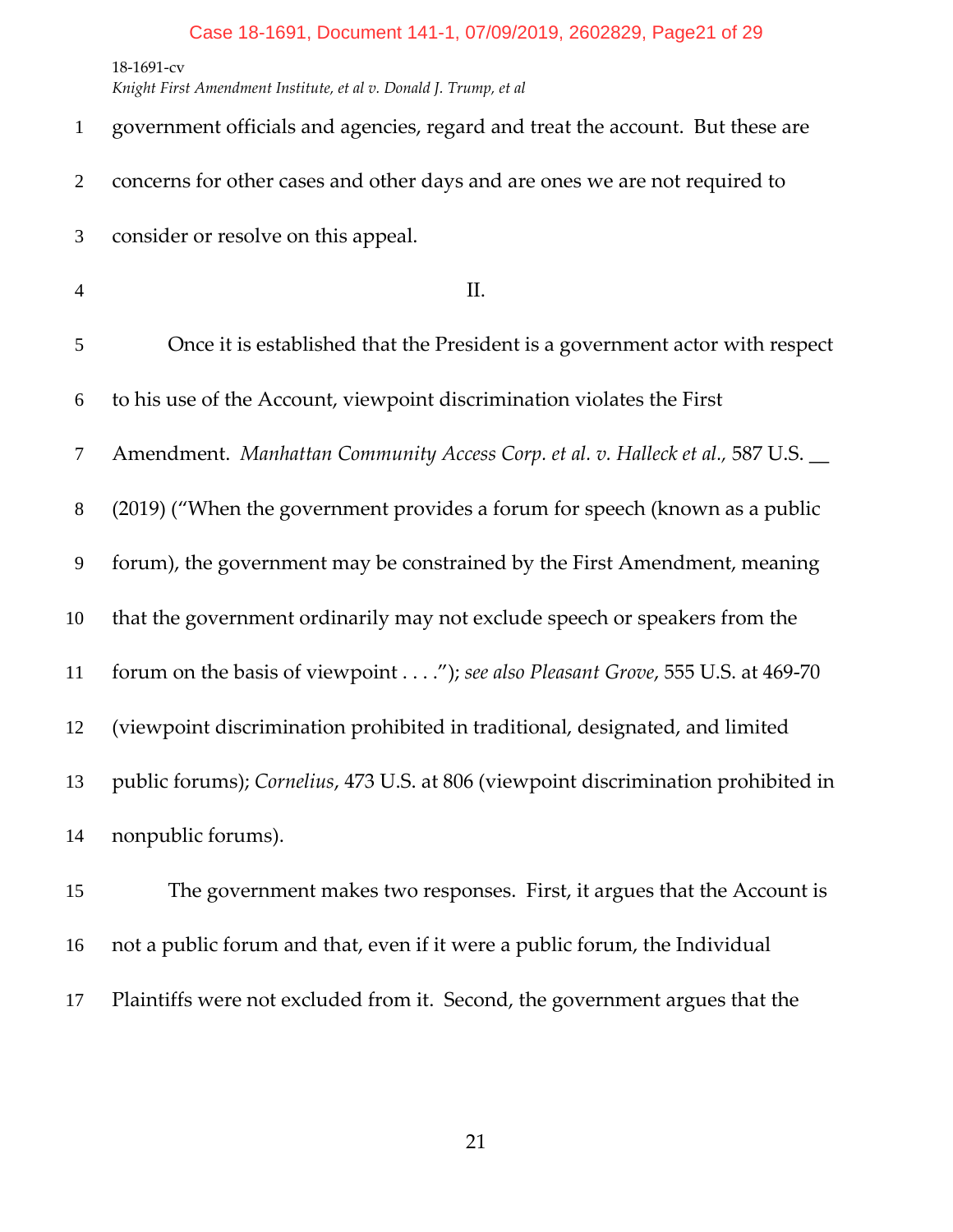*Knight First Amendment Institute, et al v. Donald J. Trump, et al*

Account, if controlled by the government, is government speech not subject to First Amendment restrictions.

- $3 \quad A.$ As a general matter, social media is entitled to the same First Amendment protections as other forms of media. *Packingham v. North Carolina*, 137 S. Ct. 1730, 1735‐36 (2017) (holding a state statute preventing registered sex offenders from accessing social media sites invalid and describing social media use as "protected First Amendment activity"). "[W]hatever the challenges of applying the 9 Constitution to ever-advancing technology, 'the basic principles of freedom of speech and the press, like the First Amendment's command, do not vary' when a new and different medium for communication appears." *Brown v. Entm't Merchants Ass'n*, 564 U.S. 786, 790 (2011) (quoting *Joseph Burstyn, Inc. v. Wilson*, 343 U.S. 495, 503 (1952)). A public forum, as the Supreme Court has also made clear, need not be "spatial or geographic" and "the same principles are applicable" to a metaphysical forum. *Rosenberger*, 515 U.S. at 830. To determine whether a public forum has been created, courts look "to the policy and practice of the government" as well as "the nature of the property and
- its compatibility with expressive activity to discern the government's intent."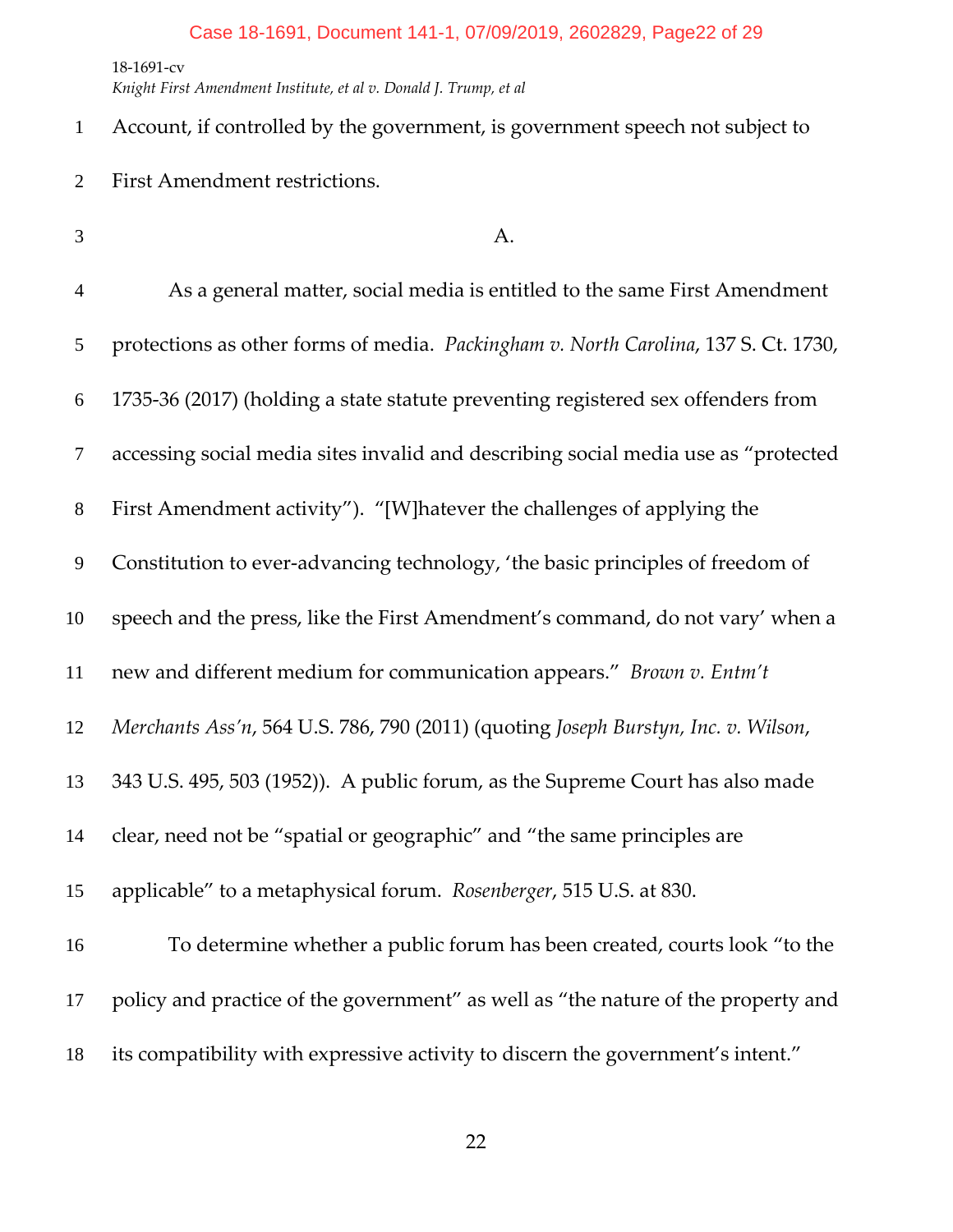*Knight First Amendment Institute, et al v. Donald J. Trump, et al*

| $\mathbf{1}$   | Cornelius, 473 U.S. at 802. Opening an instrumentality of communication "for           |
|----------------|----------------------------------------------------------------------------------------|
| 2              | indiscriminate use by the general public" creates a public forum. Perry Educ.          |
| 3              | Ass'n v. Perry Local Educators' Ass'n, 460 U.S. 37, 47 (1983). The Account was         |
| $\overline{4}$ | intentionally opened for public discussion when the President, upon assuming           |
| 5              | office, repeatedly used the Account as an official vehicle for governance and          |
| 6              | made its interactive features accessible to the public without limitation. We hold     |
| $\tau$         | that this conduct created a public forum.                                              |
| $8\,$          | If the Account is a forum - public or otherwise - viewpoint discrimination             |
| 9              | is not permitted. Int'l Soc. For Krishna Consciousness, Inc. v. Lee, 505 U.S. 672, 679 |
| 10             | (1992); see also Pleasant Grove, 555 U.S. at 469-70 (viewpoint discrimination          |
| 11             | prohibited in traditional, designated, and limited public forums); Cornelius, 473      |
| 12             | U.S. at 806 (viewpoint discrimination prohibited in nonpublic forums). A               |
| 13             | blocked account is prevented from viewing any of the President's tweets,               |
| 14             | replying to those tweets, retweeting them, or liking them. Replying, retweeting,       |
| 15             | and liking are all expressive conduct that blocking inhibits. Replying and             |
| 16             | retweeting are messages that a user broadcasts, and, as such, undeniably are           |
| 17             | speech. Liking a tweet conveys approval or acknowledgment of a tweet and is            |
| 18             | therefore a symbolic message with expressive content. See, e.g., W. Virginia State     |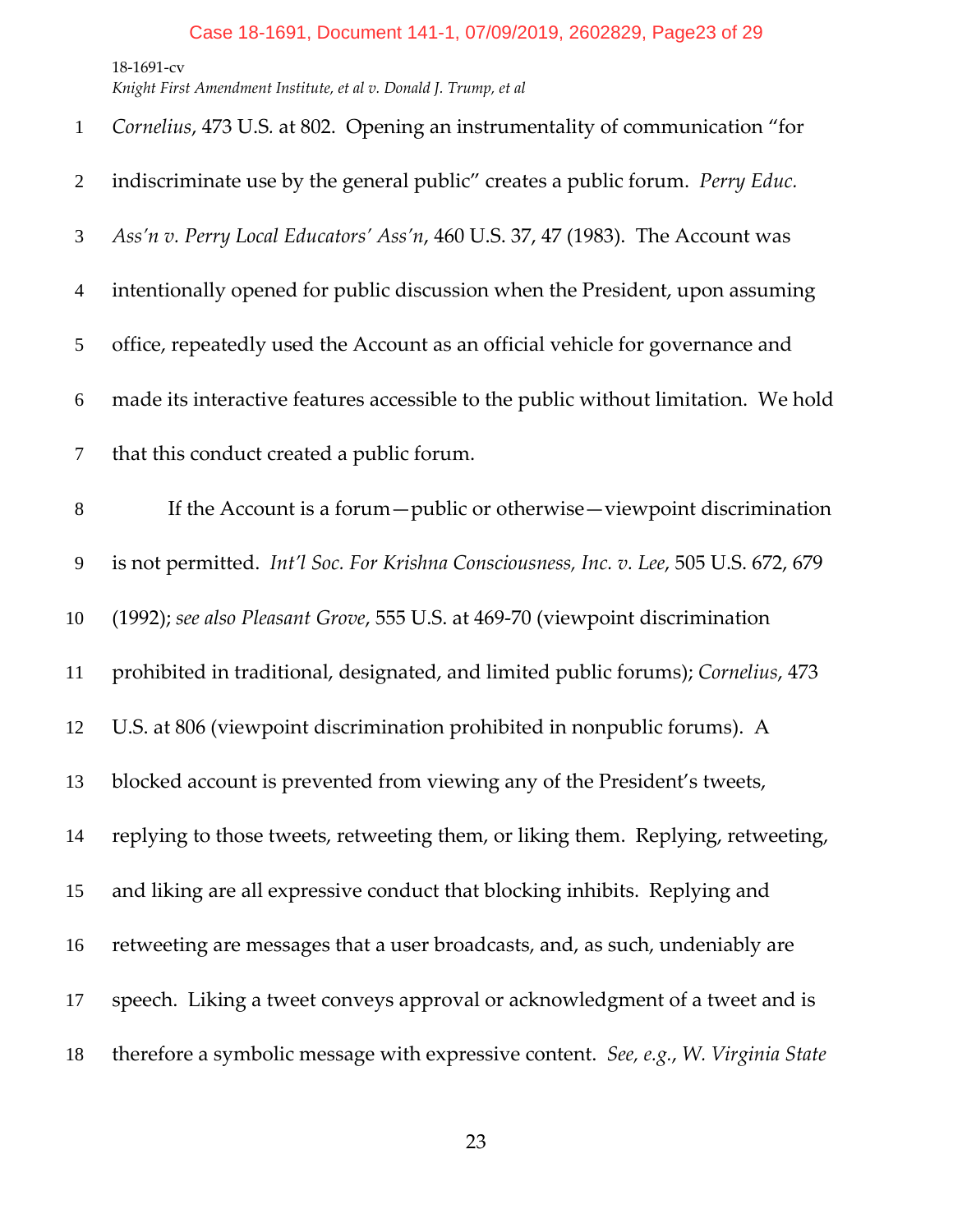*Knight First Amendment Institute, et al v. Donald J. Trump, et al*

*Bd. of Educ. v. Barnette*, 319 U.S. 624, 632‐33 (1943) (discussing symbols as speech).

- Significantly, the parties agree that all of this expressive conduct is
- communicated to the thousands of users who interact with the Account. By
- blocking the Individual Plaintiffs and preventing them from viewing, retweeting,

replying to, and liking his tweets, the President excluded the Individual Plaintiffs

from a public forum, something the First Amendment prohibits.

The government does not challenge the District Court's conclusion that the speech in which Individual Plaintiffs seek to engage is protected speech; instead, it argues that blocking did not ban or burden anyone's speech. *See Knight First Amendment*, 302 F. Supp. 3d at 565. Specifically, the government contends that the Individual Plaintiffs were not prevented from speaking because "the only material impact that blocking has on the individual plaintiffs' ability to express themselves on Twitter is that it prevents them from speaking directly to Donald Trump by replying to his tweets on the @realDonaldTrump web page." Appellants Br. at 35.

16 That assertion is not well-grounded in the facts presented to us. The government is correct that the Individual Plaintiffs have no right to require the President to listen to their speech. *See Minnesota State Bd. for Cmty. Colleges v.*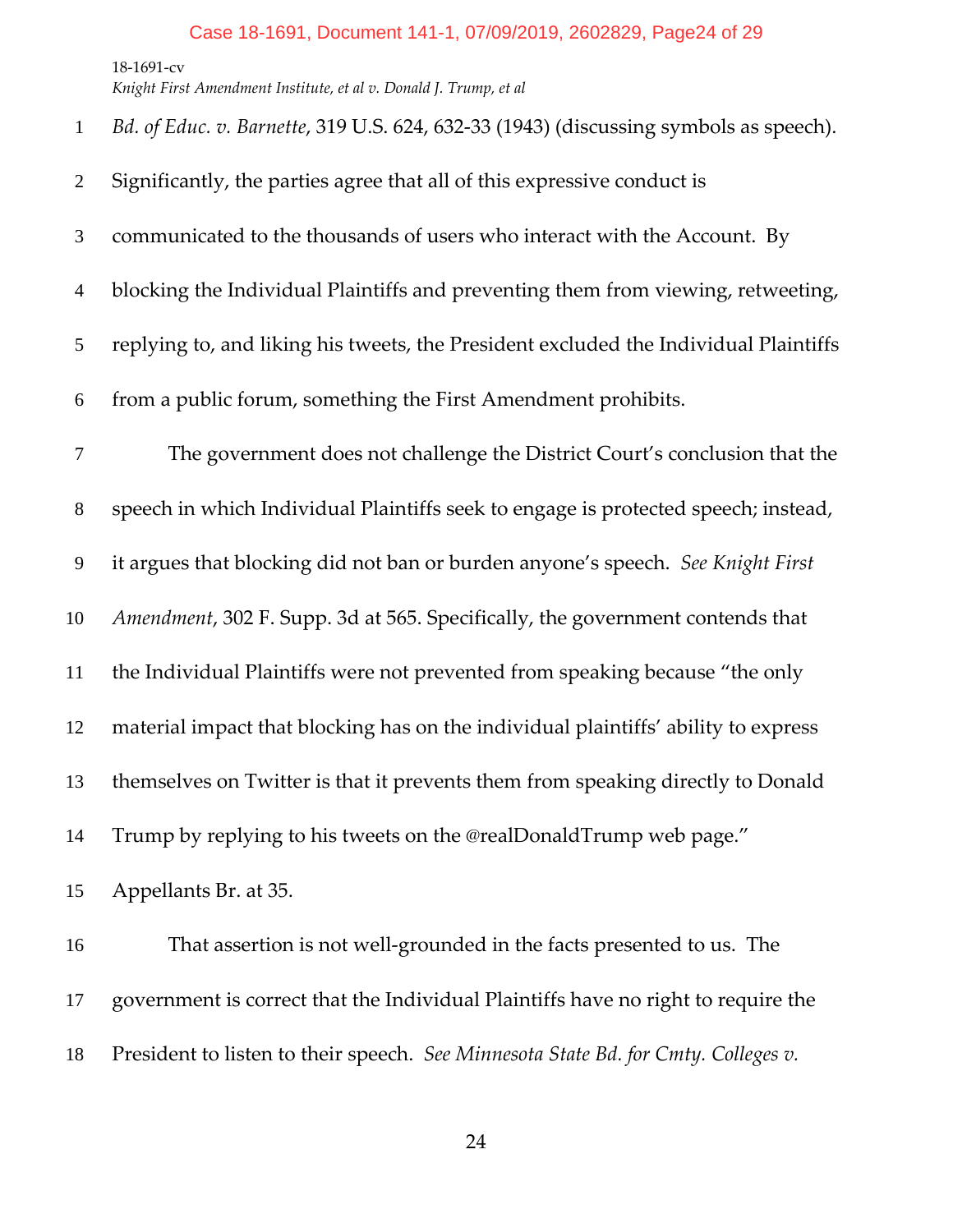$\overline{a}$ 

| $\mathbf{1}$   | Knight, 465 U.S. 271, 283 (1984) (a plaintiff has "no constitutional right to force        |
|----------------|--------------------------------------------------------------------------------------------|
| 2              | the government to listen to their views"). However, the speech restrictions at             |
| 3              | issue burden the Individual Plaintiffs' ability to converse on Twitter with others         |
| $\overline{4}$ | who may be speaking to or about the President. <sup>7</sup> President Trump is only one of |
| 5              | thousands of recipients of the messages the Individual Plaintiffs seek to                  |
| 6              | communicate. While he is certainly not required to listen, once he opens up the            |
| $\tau$         | interactive features of his account to the public at large he is not entitled to           |
| 8              | censor selected users because they express views with which he disagrees. <sup>8</sup>     |
| 9              | The government's reply is that the Individual Plaintiffs are not censored                  |
| 10             | because they can engage in various "workarounds" such as creating new                      |

<sup>7</sup> If, for example, the President had merely prevented the Individual Plaintiffs from sending him direct messages, his argument would have more force.

<sup>8</sup> The government extends this argument to suggest that the Individual Plaintiffs are claiming a right to "amplify" their speech by being able to reply directly to the President's tweets. The government can choose to "amplify" the speech of certain individuals without violating the rights of others by choosing to listen or not listen. *See Minnesota State Bd.*, 465 U.S. at 288 (stating that "[a]mplification of the sort claimed is inherent in government's freedom to choose its advisers. A person's right to speak is not infringed when government simply ignores that person while listening to others."). That is not what occurred here; the Individual Plaintiffs were not simply ignored by the President, their ability to speak to the rest of the public users of the Account was burdened. In any event, the government is not permitted to "amplify" favored speech by banning or burdening viewpoints with which it disagrees.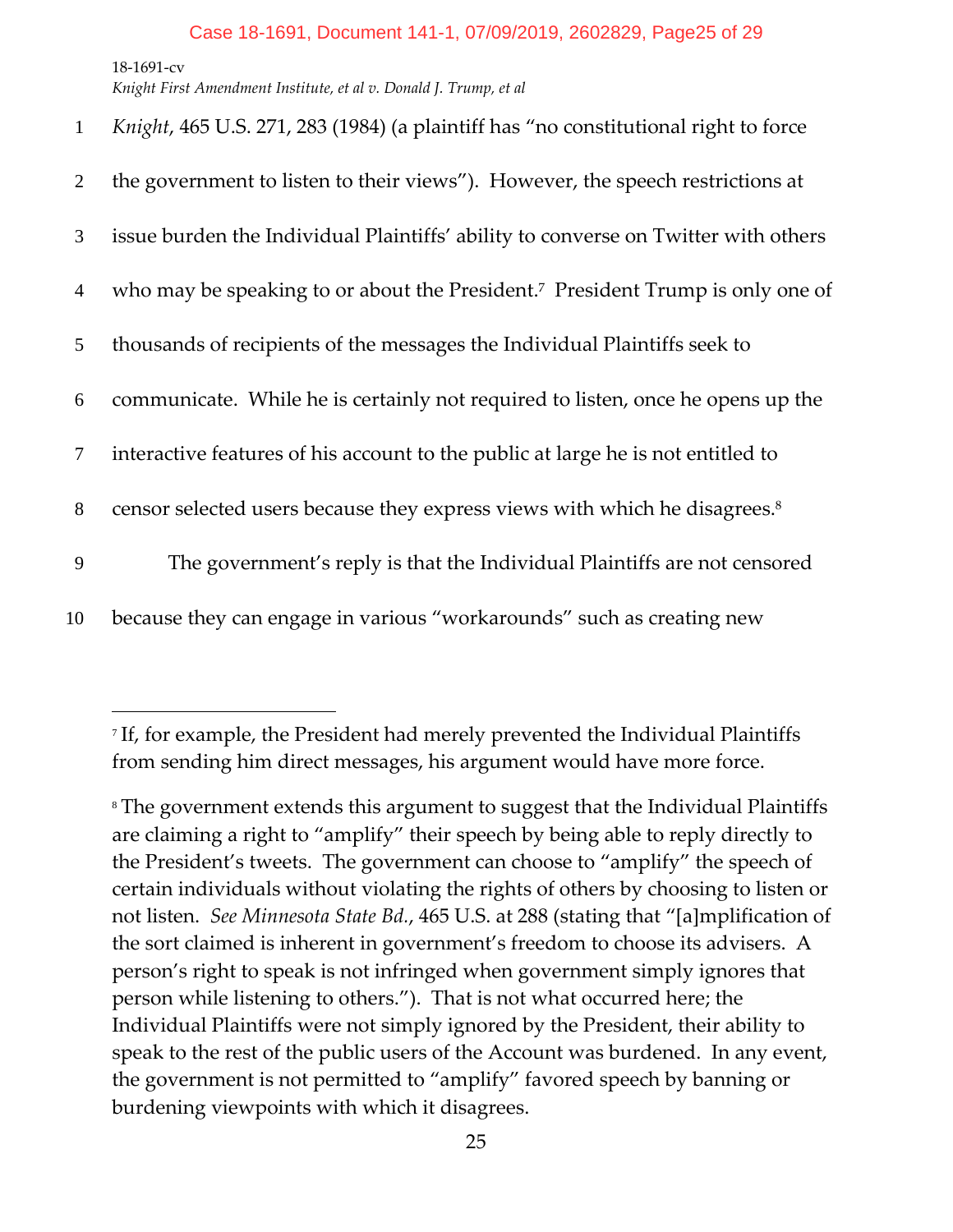*Knight First Amendment Institute, et al v. Donald J. Trump, et al*

accounts, logging out to view the President's tweets, and using Twitter's search functions to find tweets about the President posted by other users with which they can engage. Tellingly, the government concedes that these "workarounds" burden the Individual Plaintiffs' speech. *See* App'x 35‐36, 66. And burdens to speech as well as outright bans run afoul of the First Amendment. *See Sorrell v. IMS Health Inc.*, 564 U.S. 552, 566 (2011) (stating that government "may no more silence unwanted speech by burdening its utterance than by censoring its content"); *United States v. Playboy Entmʹt Grp., Inc.*, 529 U.S. 803, 812 (2000) ("The distinction between laws burdening and laws banning speech is but a matter of degree. The Government's content‐based burdens must satisfy the same rigorous scrutiny as its content‐based bans."). When the government has discriminated against a speaker based on the speaker's viewpoint, the ability to engage in other speech does not cure that constitutional shortcoming. *Christian Legal Soc. Chapter of the Univ. of California, Hastings Coll. of the Law v. Martinez*, 561 U.S. 661, 690 (2010). Similarly, the fact that the Individual Plaintiffs retain some ability to "work around" the blocking does not cure the constitutional violation. Neither does the fact that the Individual Plaintiffs can post messages elsewhere on Twitter.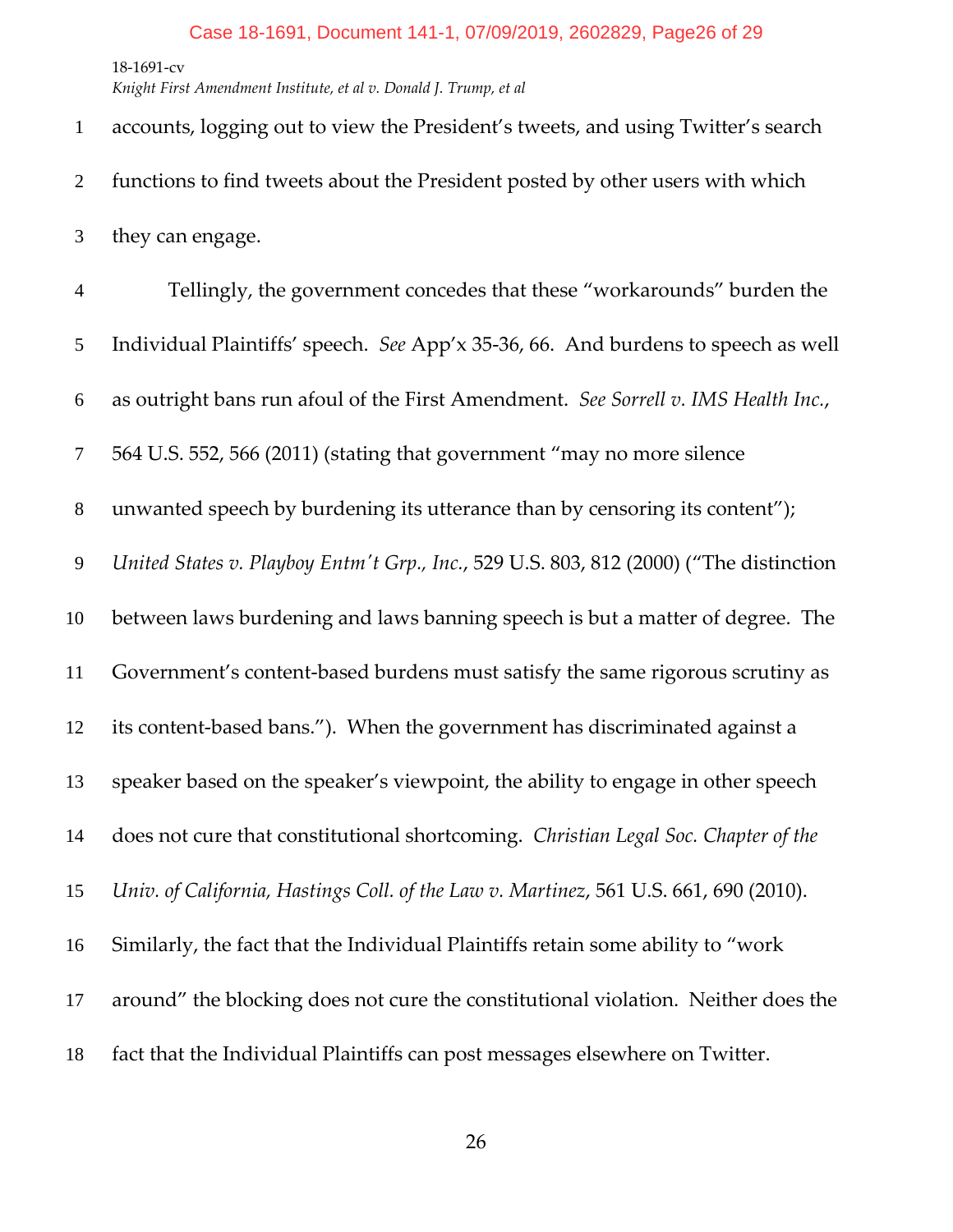‐1691‐cv *Knight First Amendment Institute, et al v. Donald J. Trump, et al*

Accordingly, we hold that the President violated the First Amendment when he used the blocking function to exclude the Individual Plaintiffs because of their disfavored speech. B. Finally, the government argues that to the extent the Account is controlled by the government, it is government speech. Under the government speech doctrine, "[t]he Free Speech Clause does not require government to maintain viewpoint neutrality when its officers and employees speak" about governmental endeavors. *Matal v. Tam*, 137 S. Ct. 1744, 1757 (2017). For example, when the government wishes to promote a war effort, it is not required by the First Amendment to also distribute messages discouraging that effort. *Id.* at 1758; *see also Pleasant Grove*, 555 U.S. at 467 ("The Free Speech Clause restricts government regulation of private speech; it does not regulate government speech."). It is clear that if President Trump were engaging in government speech when he blocked the Individual Plaintiffs, he would not have been violating the First Amendment. Everyone concedes that the President's initial tweets

(meaning those that he produces himself) are government speech. But this case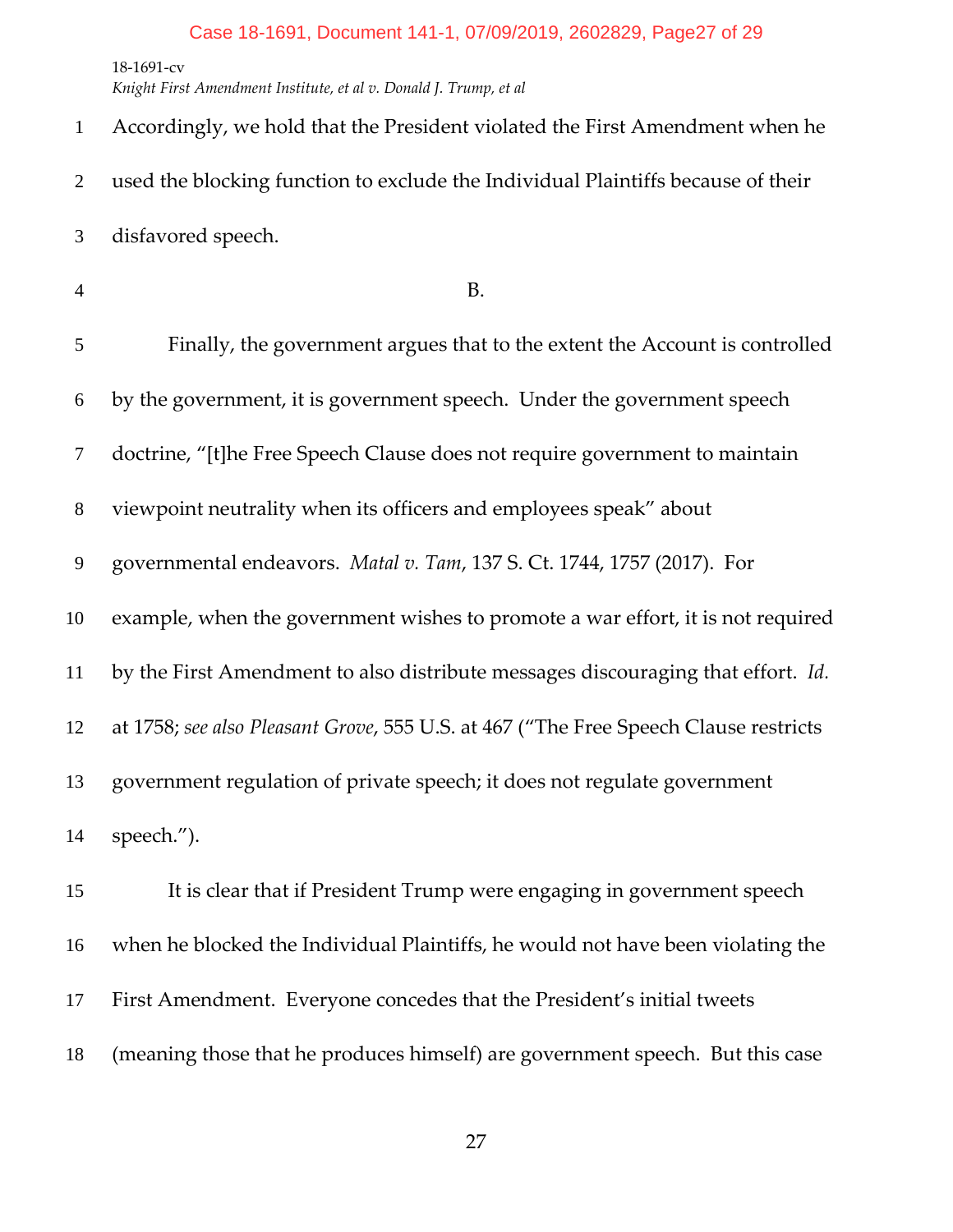*Knight First Amendment Institute, et al v. Donald J. Trump, et al*

| $\mathbf{1}$   | does not turn on the President's initial tweets; it turns on his supervision of the |
|----------------|-------------------------------------------------------------------------------------|
| $\overline{2}$ | interactive features of the Account. The government has conceded that the           |
| 3              | Account "is generally accessible to the public at large without regard to political |
| $\overline{4}$ | affiliation or any other limiting criteria," and the President has not attempted to |
| 5              | limit the Account's interactive feature to his own speech. App'x at 55.             |
| 6              | Considering the interactive features, the speech in question is that of             |
| $\tau$         | multiple individuals, not just the President or that of the government. When a      |
| $8\,$          | Twitter user posts a reply to one of the President's tweets, the message is         |
| 9              | identified as coming from that user, not from the President. There is no record     |
| 10             | evidence, and the government does not argue, that the President has attempted       |
| 11             | to exercise any control over the messages of others, except to the extent he has    |
| 12             | blocked some persons expressing viewpoints he finds distasteful. The contents of    |
| 13             | retweets, replies, likes, and mentions are controlled by the user who generates     |
| 14             | them and not by the President, except to the extent he attempts to do so by         |
| 15             | blocking. Accordingly, while the President's tweets can accurately be described     |
| 16             | as government speech, the retweets, replies, and likes of other users in response   |
| 17             | to his tweets are not government speech under any formulation. The Supreme          |
| 18             | Court has described the government speech doctrine as "susceptible to               |